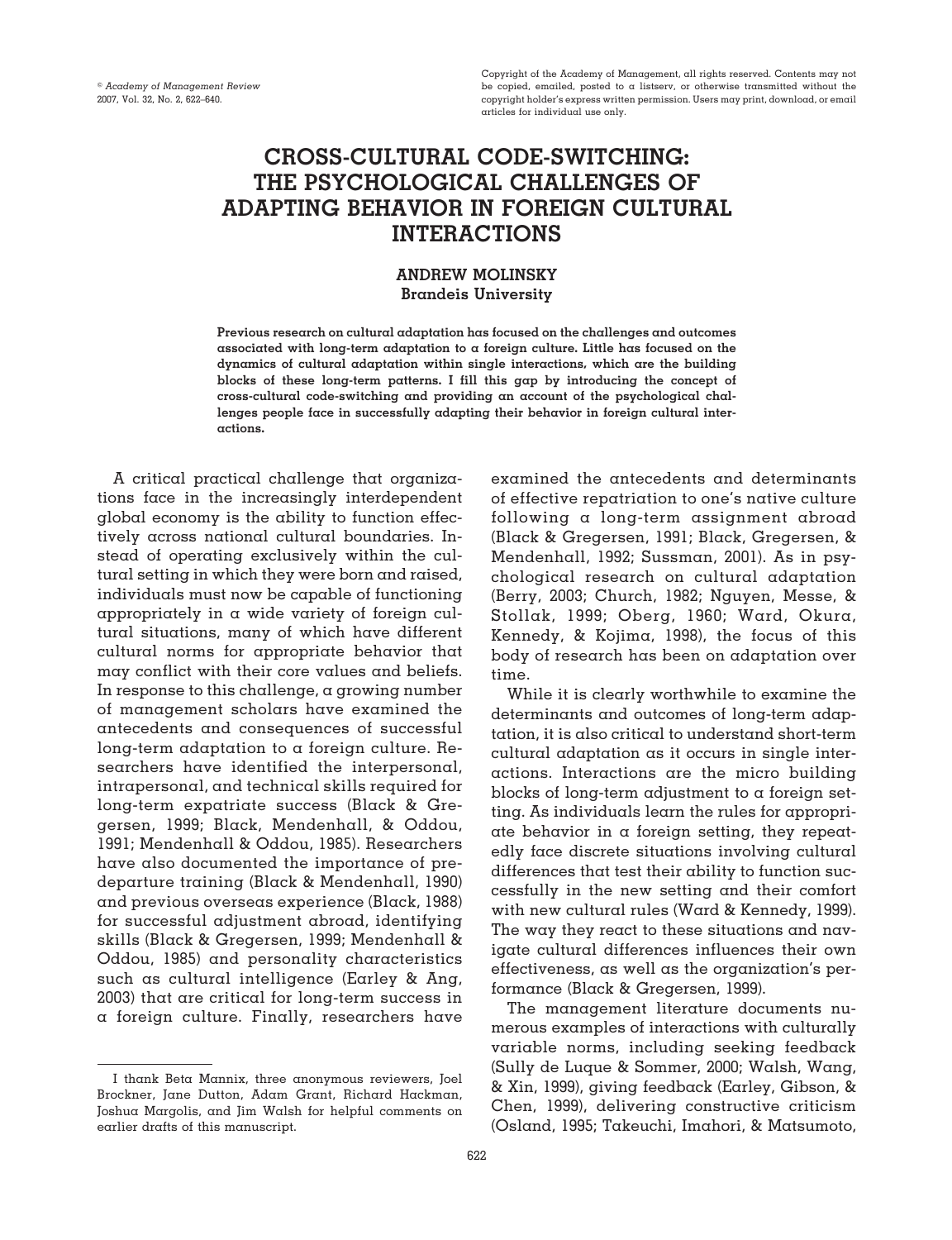2001), conducting a performance review (Shaw, 1990), participating in a business meeting (Hall & Hall, 1989), interviewing for a job (Steiner & Gilliland, 1996), negotiating (Adler, Brahm, & Graham, 1992; Brett & Okumura, 1998; Francis, 1991; Tinsley, 2001), resolving a conflict (Black & Mendenhall, 1993; Morris et al., 1998), and "schmoozing" at a cocktail party (Earley, 1987). To act appropriately in these interactions, foreign managers or employees must be capable of deviating from their intuitive, culturally ingrained behavior (Berry, 1997; Graves, 1967).

The benefits of cultural adaptation in interactions with culturally variable norms are wellestablished. Adaptation can help individuals avoid the negative consequences of norm violation and its associated stereotypes (Earley & Ang, 2003; Francis, 1991; Osland, Bird, Delano, & Jacob, 2000; Pornpitakpan, 1999; Thomas & Ravlin, 1995; Thomas & Toyne, 1995). It can also increase the likelihood of positive impression management outcomes (Leary, 1995; Montagliani & Giacalone, 1998; Schlenker, 1980; Schlenker & Weigold, 1992), such as fitting in, being well-liked, and winning the respect, trust, and friendship of clients, colleagues, and subordinates while also sparking a positive spiral of interpersonal communication within a given professional relationship—for example, subordinate and superior (Earley & Ang, 2003: 165; Leary, 1995). In the case of an important client meeting or a high-level negotiation, successful adaptation can have an immediate, positive impact on an organization's success.

Alongside the benefits of cultural adaptation in single encounters, however, is a corresponding set of psychological challenges (Mak, Westwood, Ishiyama, & Barker, 1999; Sanchez, Spector, & Cooper, 2000). Foreign managers and employees may lack cultural skills, or feel that they lack cultural skills, to successfully produce the required appropriate behavior for the foreign interaction, resulting in performance anxiety (Stajkovic & Luthans, 1998; Wood & Bandura, 1989), or even embarrassment (Keltner & Buswell, 1997), in front of a critical, evaluative audience from the native culture (Edmondson, 1999). The required behavior in the foreign setting may also conflict with an individual's deeply ingrained values and beliefs from the native cultural setting, resulting in psychological distress (Leong & Ward, 2000; Sanchez et al., 2000; Ward & Searle, 1991) or guilt (Sheldon & Elliot, 1999). Because of these psychological challenges, an individual may be unable to produce the culturally appropriate behavior in a situation with culturally discrepant norms, despite the instrumental benefits of doing so. As I detail below, these challenges can weigh heavily as an individual attempts to adapt effectively.

Despite the importance of understanding the microprocesses of cultural adaptation in single business interactions, in little research have scholars examined cultural adaptation at the level of the interaction. Here I present a theory of the challenges entailed in cultural adaptation in single encounters. In doing so, I introduce the concept of "cross-cultural code-switching"—the act of purposefully modifying one's behavior, in a specific interaction in a foreign setting, to accommodate different cultural norms for appropriate behavior.

I borrow the term *code-switching* from sociolinguistics (Heller, 1988), where *linguistic* codeswitching entails bilingual speakers alternating between languages in interaction with other bilinguals. Both linguistic and cross-cultural code-switching share the notion of changing from one form of behavior (or word choice) to another for the purpose of creating a desired social impression (Myers-Scotton, 1993). Yet whereas linguistic code-switching describes the act of switching from one language to another, cross-cultural code-switching describes the task of moving between culturally ingrained systems of behavior.

Through socialization in a particular cultural setting, individuals internalize norms for appropriate behavior in specific interactions (Aarts & Dijksterhuis, 2003; Cialdini & Trost, 1998; Craig, 1996; Hetherington & Baltes, 1988). Encoded in the form of scripts or event-based schemas (Abelson, 1981; Gioia & Poole, 1984; Mezias, Chen, & Murphy, 1999), these norms are then primed when an individual steps into a particular role in a particular interaction (Bargh & Chartrand, 1999; Cialdini & Trost, 1998). Crosscultural code-switching forces an individual to consciously override this dominant, culturally ingrained response (Bettenhausen & Murnighan, 1991; Feldman, 1984); it entails deviating from accustomed behavior in one's native culture in order to engage in behavior appropriate to a foreign culture. This focus on purposeful, conscious effort stands in contrast to prior research on nonconscious mimicry (LaFrance, 1979; Sanchez-Burks, 2002; Scheflen, 1964), in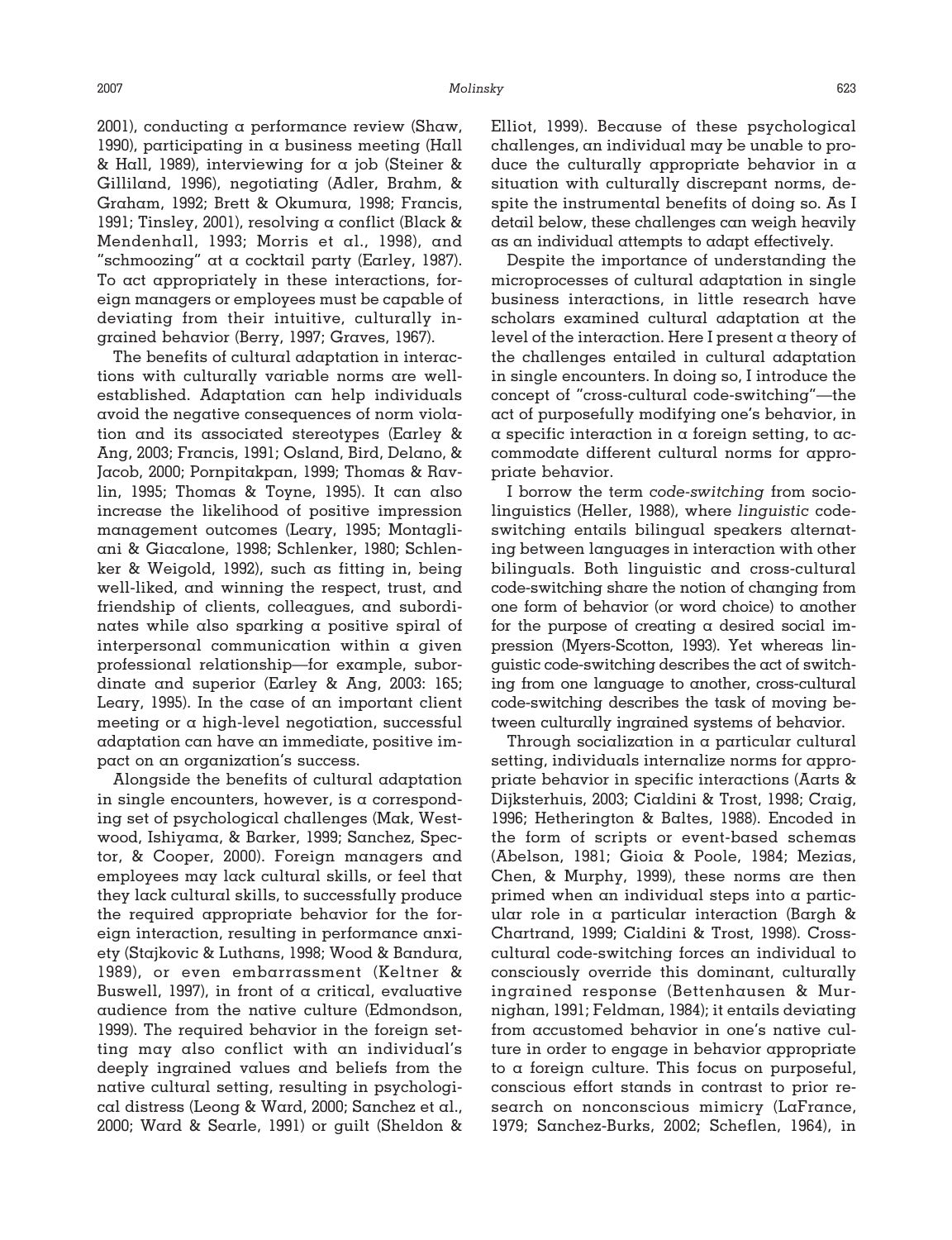which an individual involuntarily produces culturally consistent behavior.

Central to my theory are two psychological challenges people face while code-switching. First, code-switchers must proficiently execute  $\alpha$ novel and possibly complex set of behaviors in a manner that will be judged appropriate by an evaluative audience native to the "new" (or "foreign") culture. This is the *task performance* dimension of cross-cultural code-switching (Van Maanen, 1979). Second, individuals must grapple internally with the personal meaning of the behavior they are producing, especially in terms of how the new behavior might conflict with internalized values and beliefs. This is the *identity* dimension of cross-cultural code-switching (Van Maanen, 1979). I show how emotions generated from these twin challenges influence the psychological toll associated with attempting to switch codes in an interactive encounter. An assumption of my model is that individuals are willing to attempt a switch when presented with the opportunity. I relax this assumption in the discussion section when discussing future research directions.

I begin by defining the cross-cultural codeswitching concept and outlining the key personal and contextual variables in the model (see Figure 1). I then outline the relationships between these variables and the degree of psychological toll an individual experiences while switching. Psychological toll refers to the depleting and burdensome feeling a person experiences when the act of switching elicits high levels of negative emotion. This negative emotion can tax a person's available psychological resources, making it more difficult to execute a switch successfully. After describing the determinants of psychological toll, I discuss theoretical and practical implications of the approach for cross-cultural interactions and international management.

## **THE CROSS-CULTURAL CODE-SWITCHING CONSTRUCT**

# **Defining the Construct**

Cross-cultural code-switching is *the act of purposefully modifying one's behavior in an interaction in a foreign setting in order to accommodate different cultural norms for appropriate behavior.* An interaction refers to a specific, bounded unit of interpersonal communication, as brief as giving feedback to a superior in the office corridor or as long and complex as a negotiation. Interactions occur in behavior settings (Barker, 1968), such as a country park or a corporate boardroom. The same type of interaction can have different norms, depending on the be-



**FIGURE 1 Determinants of Psychological Toll**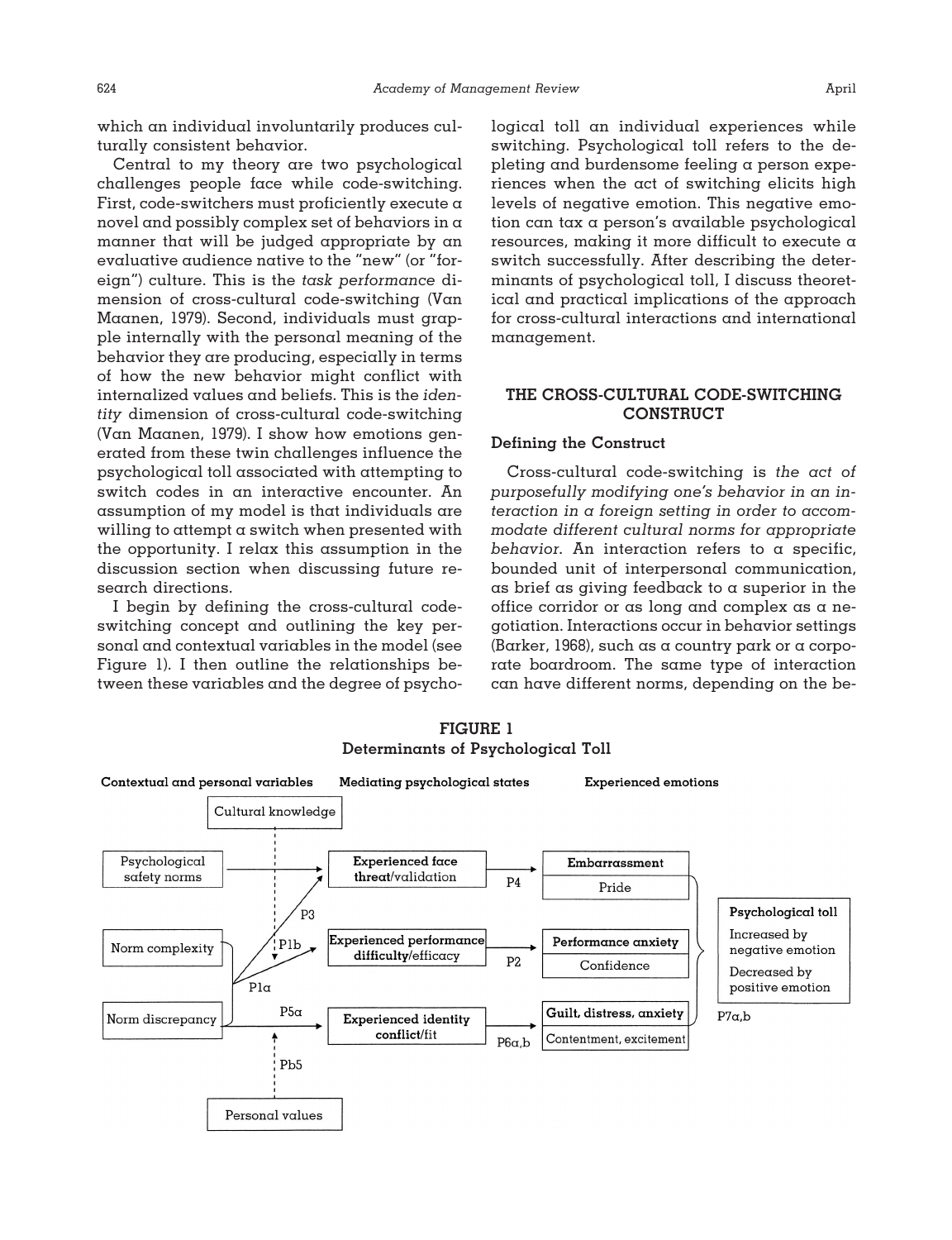havior setting in which it takes place; for example, the norms for an employment interview in rural Vermont will likely be different from the norms for an employment interview at corporate headquarters in midtown Manhattan. Expectations for appropriate behavior within an interaction depend not only on the norms for the type and setting of the interaction but also on the role the individual plays within the interaction (e.g., in  $\alpha$  job interview, the individual might be the interviewee or the interviewer; Schmitt, Dube, & Leclerc, 1992). To produce a successful crosscultural code-switch, an individual must act in a role-appropriate manner for the particular interaction.1

To qualify as a cross-cultural code-switching situation, a situation must have norms that are either unfamiliar to the switcher or in conflict with values central to the switcher's identify (Verplanken & Holland, 2002). A switching situation can also have both features. As an example, consider the case of an Iranian businesswoman shaking hands with her Western male counterparts. In Iranian culture, shaking hands with a male colleague is neither customary nor appropriate. This situation entails behavior that is unfamiliar and also in conflict with deeply ingrained cultural values, fulfilling both criteria for a switching situation. Were the businesswoman highly familiar with the norms from several years' experience in the West, shaking hands would still entail switching for her if she experienced these norms as in conflict with her deeply ingrained cultural values. Were the norms highly familiar and the businesswoman experienced no value conflict when engaging in them because she did not personally adhere to Iranian cultural values regarding male-female interactions, the situation would no longer qualify as a switching situation.

# **Contextual and Personal Variables Influencing Psychological Toll**

A core assumption of organizational scholarship is that individual behaviors and emotions are shaped by both features of the context and features of the person (e.g., Ostroff, 1993; Pfeffer & Salancik, 1978; Roberts, Hulin, & Rousseau, 1978; Schneider, 1983). Accordingly, in this next section I introduce a core set of five contextual and personal variables that influence the degree of psychological toll individuals experience while attempting a switch. These contextual and personal features influence toll by shaping the twin challenges individuals face while switching: the *performance* challenge entailed in successfully producing a novel set of behaviors in front of an evaluative audience and the *identity* challenge of behaving in a manner that is potentially in conflict with their core values.

**Contextual variables.** A first contextual variable is the *complexity of the norms* for the interaction in the new culture (Bandura, 1997; Hackman, 1970; Wood, 1986). Previous research has examined the notion of complexity at the cultural level (Church, 1982; Mendenhall & Oddou, 1985; Triandis, 1996); however, the focus here is on the complexity of norms at the level of an interaction. Interaction norms are complex when expectations for appropriate content, style, and timing of behavior vary significantly across different subcomponents of the same interaction. The employment interview in the United States is an example of an interaction with complex norms. It is an event comprising multiple subepisodes (e.g., greeting and small talk, formal questions by the interviewer, interviewee's opportunity for questions, closing), each of which demands a different style of behavior (Buckley, Norris, & Wiese, 2000; Gumperz, 1992; Liden, Martin, & Parsons, 1993). An interaction with comparatively less complex norms would be greeting a colleague in the office corridor. Here, the expectations for appropriate content, style, and timing of behavior remain more consistent throughout the interaction than in the employment interview.

A second contextual variable is the degree of *discrepancy* between the norms for the situation in the new culture and the norms for the same situation in the native culture. When switching behavior in a foreign culture, a nonnative must often carry out behaviors that are unfamiliar. Norm discrepancy refers to the degree of difference between the native norm and the new norm in terms of the content, style, and timing of expected behavior for the situation in question. As an illustration, consider the case of a Chinese

 $1$  I assume that the native audience is not itself switching in the interaction. Although mutual switching (when both sides switch) and reverse switching (when the native audience switches but the nonnative individual does not) are certainly possible, I exclude them from the model.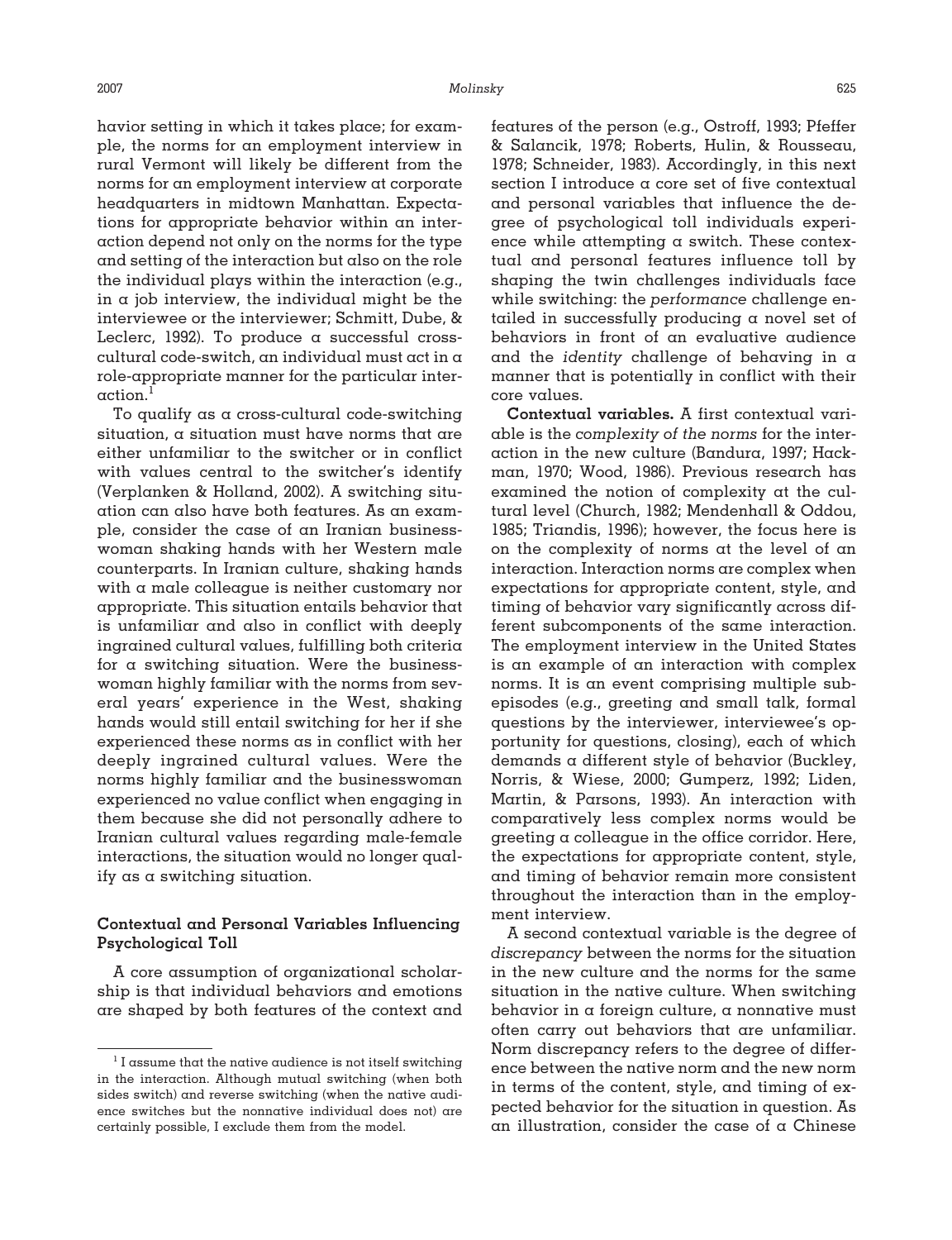student attempting to participate in an American MBA classroom discussion. The norms for appropriate behavior within this setting in the United States encourage and require students to express themselves, as well as reward them, even when their opinions are controversial or conflict with those of another student or even with the professor (Arbaugh, 2000). Norms for classroom participation in China are quite different (Chan, 1999; Liberman, 1994). Having been socialized to respect the "wisdom, knowledge, and expertise of parents, teachers, and trainers" (Chan, 1999: 298), Chinese students are discouraged from voicing personal opinions in class discussion (Liberman, 1994). American norms for classroom participation, therefore, are quite discrepant from Chinese norms for the same situation; these norms demand  $\alpha$  significantly different type of behavior than what the typical Chinese student is used to.

The *psychological safety norms* (Edmondson, 1999) created by the native audience in the interaction constitutes a third contextual variable influencing an individual's experience while switching. Switching can occur in an atmosphere that is safe for interpersonal risk taking (Edmondson, 1999; Goffman, 1956; Lim, 1994); it can also occur in a psychologically "unsafe" atmosphere, in which cultural faux pas are not tolerated. For example, an MBA classroom setting in which the professor sharply criticizes less-than-perfect student comments would be "unsafe"; a psychologically safe version of this setting would be one in which a professor fosters a classroom culture in which mistakes and faux pas are not only tolerated but seen as a critical part of the learning process. In both the psychologically safe and unsafe contexts, the norms for behavior are the same (one must participate actively in class to receive a high grade). The difference is the degree of psychological safety created by the professor, which, as previous research suggests (Edmondson, 1999), will impact the experience of the individual engaging in the unfamiliar behavior.

**Personal variables.** *Cultural knowledge* is an important personal variable influencing an individual's code-switching experience. Past research suggests that individuals vary in their level of cultural knowledge and that cultural knowledge, developed implicitly (Reber, 1993) through experience living in a foreign culture or explicitly through cross-cultural training, is positively associated with cultural adjustment (see Black & Mendenhall, 1990, for a review). To switch effectively, individuals must possess knowledge of the norms for appropriate behavior in a new culture. They must also possess metacognitive ability (Earley & Ang, 2003) to diagnose a switching opportunity—namely, that the norms for behavior in a situation in the new culture are different from the norms for appropriate behavior in that same situation in one's native culture.

An individual's *personal values* also play an important role in influencing how the individual experiences a cross-cultural code-switch. Personal values are an individual's "internal moral compass" (Hitlin & Piliavin, 2004: 362), shaped in part by the native culture in which the individual is raised (Hofstede, 1980; Schwartz & Bardi, 2001). There is growing consensus among researchers (e.g., Fiske, Kitayama, Markus, & Nisbett, 1998; Javidan & House, 2001; Schwartz, 1992; Triandis, 1996) that a set of core cultural values or syndromes (Chen, Chen, & Meindl, 1998; Sully de Luque & Sommer, 2000; Triandis, 1996), such as power distance, individualism-collectivism, assertiveness, and honor, is deeply ingrained in individuals through the process of socialization. These core values are both reflected in and reinforced by a person's behavior, beliefs, and attitudes (Ryder, Alden, & Paulhus, 2000; Schein, 1991) and constitute an important part of a person's collective identity (Brewer, 1991; Brewer & Gardner, 1996; Leong & Ward, 2000).

Although national culture influences personal values, so, too, do parents, peer groups, and one's professional environment (Hitlin & Piliavin, 2004; Rokeach, 1973; Verplanken & Holland, 2002). Consequently, individuals can vary in terms of their personal adherence to the values characteristic of their native cultural background (Brockner, 2003). For example, a Korean subordinate of an American boss in the United States may not subscribe to the core Korean cultural values of collectivism and power distance and, thus, may experience giving upward feedback in the American cultural context differently from a colleague from Korea who does subscribe to core Korean values (Brockner, 2003).

### **DETERMINANTS OF PSYCHOLOGICAL TOLL**

Now that the personal and contextual factors in the code-switching framework have been de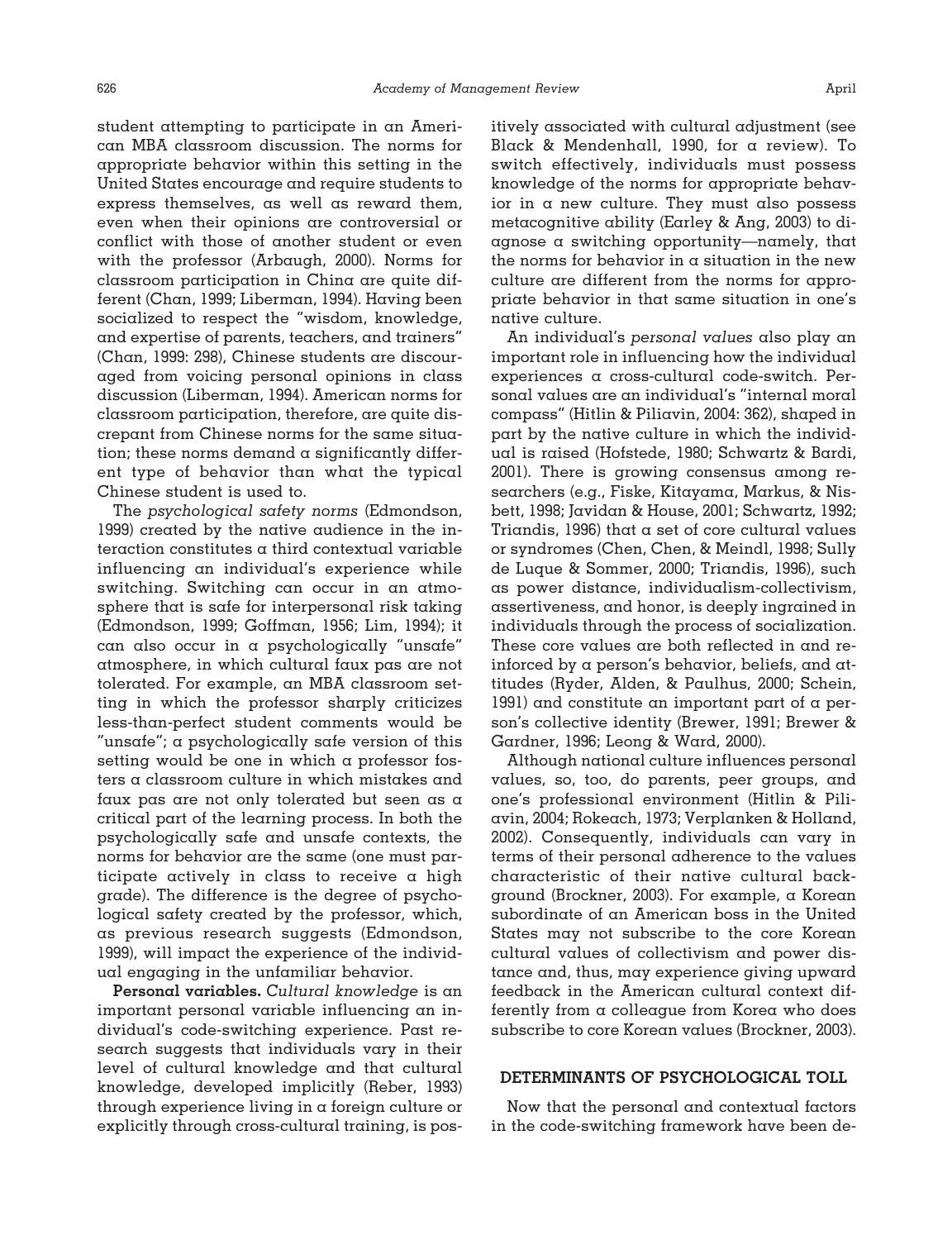fined, I turn to the role of these factors in predicting psychological toll. Psychological toll refers to the depletion of psychological resources (Hobfoll, 2002) available to an individual for handling the interpersonal and intrapersonal demands of performing a cross-cultural codeswitch. Performing a switch can be draining and depleting in two ways: (1) it can threaten an individual's face and sense of efficacy, resulting in embarrassment and performance anxiety and  $(2)$  it can conflict with a person's values, eliciting feelings of guilt, distress, and anxiety. Although negative emotions deplete a person's psychological resources (Morris & Feldman, 1996), recent research suggests that positive emotion may counteract this effect (Fredrickson, 1998, 2001; Isen, 1999). Instead of draining energy and resources, positive affect has been shown to broaden a person's psychological perspective (Isen & Baron, 1991), increasing capacity for creative action, problem solving, and flexible responding (Ashby, Isen & Turken, 1999). Positive affect also has been shown to be a source of resilience against the depleting effects of negative emotion (Fredrickson, Tugade, Waugh, & Larkin, 2003), augmenting an individual's psychological resources (Fredrickson & Branigan, 2005).

In determining the level of psychological toll an individual experiences while code-switching, therefore, I consider both negative emotion (such as embarrassment, performance anxiety, guilt, distress, and anxiety) and positive emotion (such as pride, confidence, contentment, and excitement). These negative and positive emotions result from the individual's subjective experience and appraisal (Lazarus, 1991; Roseman, 1984) of the performance and identity challenges inherent in the code-switching situation. I capture this subjective experience and appraisal in three psychological states—(1) experienced performance difficulty, (2) experienced face threat, and (3) experienced identity conflict—all of which mediate the relationship between personal and contextual variables and the positive and negative emotions an individual experiences while switching (see Figure 1). Although these three psychological states may, in practice, be correlated, I describe them here independently in terms of their antecedents and consequences for experienced emotion and psychological toll.

# **Mediating Psychological State 1: Experienced Performance Difficulty**

Experienced performance difficulty is the extent to which an individual experiences the task of producing a cross-cultural code-switch as a challenge to his or her cultural knowledge and skill (Earley & Ang, 2003). It is a function of two features of the code-switching encounter: (1) norm complexity and (2) norm discrepancy. Some interactions pose a greater set of performance challenges than others. For example, as noted earlier, the employment interview in the United States is a highly complex interaction with multiple subepisodes, each with distinct norms (Posthuma, Morgeson, & Campion, 2002).

Holding complexity constant, the degree of discrepancy between the new norms and the native norms for the situation also impacts the level of performance difficulty an individual experiences. When the new norms are highly discrepant from the native norms for the situation, the individual will experience the act of switching as more difficult than when the norms are less discrepant. A job candidate from Canada in the United States will experience American interviewing norms as less discrepant from native interviewing norms than will a candidate from  $\alpha$ culture with very different norms for the employment interview interaction (Gumperz, 1992).

Moderating the relationship between norm complexity and discrepancy and performance difficulty is the nonnative's level of cultural knowledge. Individuals with high levels of cultural knowledge will experience the new norms as less difficult to perform, even if they are complex and discrepant from the native norms. This discussion suggests the following propositions.

> *Proposition 1a: The more complex and discrepant the norms are in the new culture, the greater the individual's experienced performance difficulty will be while attempting a crosscultural code-switch.*

> *Proposition 1b: Cultural knowledge moderates the relationship between norm complexity and discrepancy and performance difficulty such that the greater the cultural knowledge, the weaker the effect of norm discrepancy and complexity will be on performance difficulty.*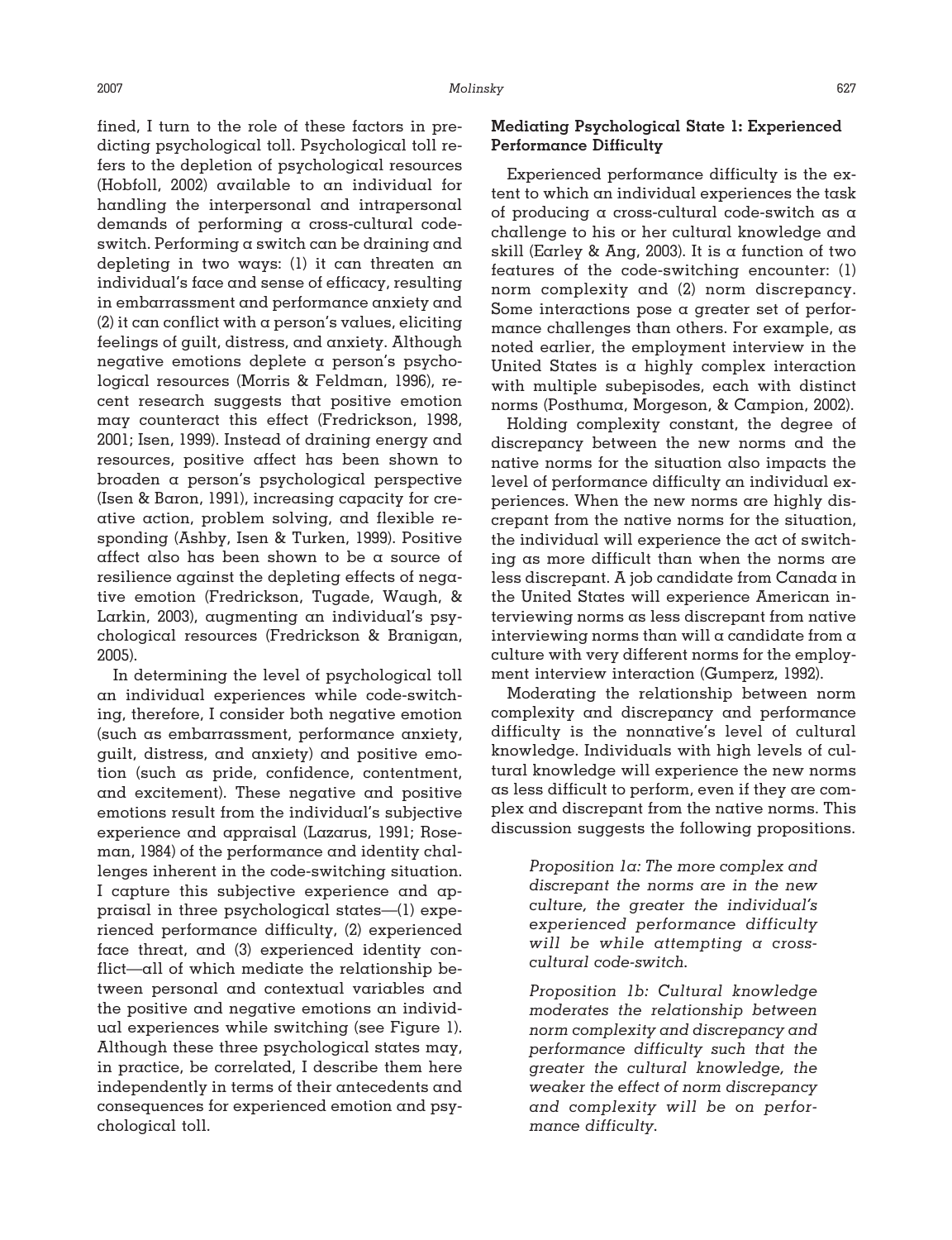Experienced performance difficulty impacts the level of performance anxiety an individual experiences while performing a cross-cultural code-switch. When a cross-cultural code-switch outstrips a person's level of knowledge and skill, the code-switcher will experience performance anxiety, the unsettling sensation of selfdoubt that occurs when one's skills and abilities are insufficient to meet the demands of a task (Stajkovic & Luthans, 1998; Wood & Bandura, 1989).

Individuals do not, of course, always experience performance difficulty while switching. They can also experience performance efficacy. When the new norms are not highly discrepant from native cultural norms and when the interaction is not particularly complex, the individual can experience the act of switching to be within, as opposed to outside, the range of his or her skills and knowledge. In cases such as this, where the individual possesses sufficient cultural intelligence (Earley & Ang, 2003) to manage the interaction, he or she will experience confidence (Bandura, 1977, 1979; Gist, 1987; Gist & Mitchell, 1992). I therefore propose a link between experienced performance efficacy (or difficulty) and the amount of confidence (or performance anxiety) an individual will experience while performing a cross-cultural code-switch.

> *Proposition 2: The greater an individual's experienced performance efficacy (difficulty), the more confidence (anxiety) the individual will experience while attempting a cross-cultural code-switch.*

# **Mediating Psychological State 2: Experienced Face Threat**

In addition to challenging or outstripping an individual's skill, a switching situation can also pose a second type of performance challenge: it can threaten an individual's face. Face is the image that one presents in social interaction with relevant others (Earley, 1997; Ting-Toomey, 1988; Ting-Toomey & Kurogi, 1998). The concept of face has a long history in the social sciences. Goffman is generally cited with having coined the term, suggesting that face is "the positive social value a person effectively claims for himself by the line others assume he has taken during a particular contact" (1955: 213), and that

a person will experience embarrassment if his or her face is discredited in a particular encounter.

Experienced face threat results from four features of the cross-cultural code-switching encounter: (1) the complexity of the norms for the interaction in the new culture, (2) the degree of discrepancy between the new norms and the native cultural norms, (3) the psychological safety norms created by the audience, and  $(4)$  a person's cultural knowledge. Three of the four factors (norm complexity, norm discrepancy, and the person's level of knowledge) are also eliciting conditions for experienced performance difficulty; the added ingredient for face threat is the level of psychological safety created by the native audience in the immediate interaction. When the audience is unforgiving of cultural mistakes in a complex interaction with highly discrepant norms, the individual will not only experience performance anxiety—the feeling of being incapable of handling the performance demands of the task—but also a threat to his or her face. When the atmosphere created by the native individual or individuals in the interaction is psychologically safe, however, the nonnative will likely experience a validation rather than a threat to face (Earley, 1997; Goffman, 1967). This discussion suggests the following proposition.

*Proposition 3: The more complex and discrepant the norms are in the new culture, and the lower the level of psychological safety created by the native audience, the higher the individual's level of experienced face threat will be while attempting a crosscultural code-switch. Conversely, the less complex and discrepant the norms are in the new culture, and the greater the level of psychological safety created by the native audience, the higher the individual's level of experienced face validation will be.*

Prior research in psychology indicates that experienced face threat is a key eliciting condition for embarrassment (Goffman, 1956; Miller, 1996). On the one hand, when an individual behaves in a socially inappropriate manner in front of a critical audience, the individual will experience embarrassment (Goffman, 1967; Keltner & Buswell, 1997; Klass, 1990; Miller, 1996)—an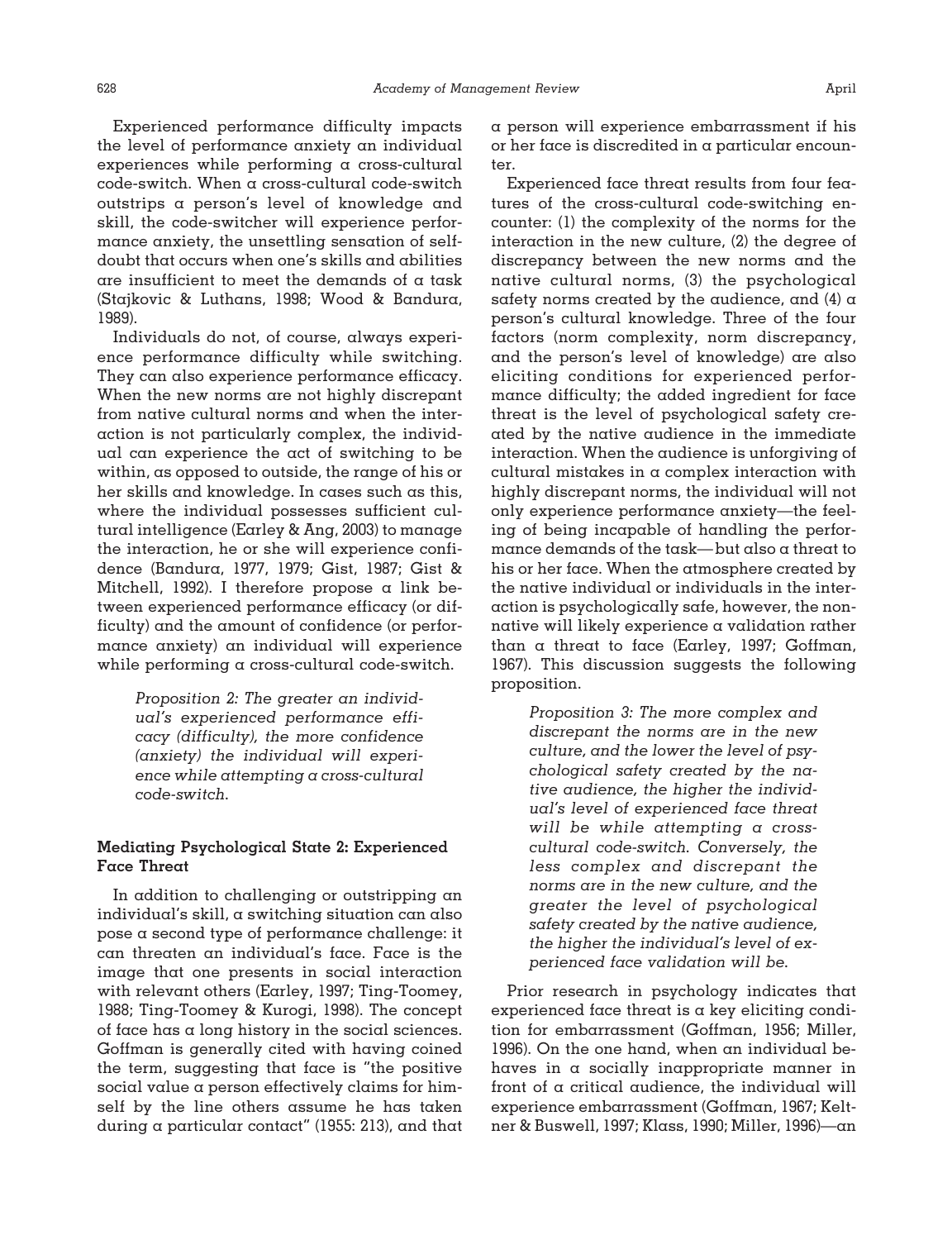emotion "associated with violations of social conventions and the heightened concerns of social exposure and evaluation" (Keltner & Buswell, 1997: 258). On the other hand, when an individual experiences a validation of face, rather than a threat to face, the specific positive emotion is pride (Eid & Diener, 2001; Lazarus, 1991; Mascolo & Fischer, 1995), which has been defined as "the enhancement of personal worth as a result of an accomplishment" (Lazarus, 1991; 5). I therefore propose  $\alpha$  link between face threat and embarrassment and face validation and pride.

> *Proposition 4: The more an individual's face is threatened (validated) from the code-switching experience, the more embarrassment (pride) the individual will feel while attempting a cross-cultural code-switch.*

## **Mediating Psychological State 3: Experienced Identity Conflict**

Alongside the task performance–based challenges an individual can experience while switching, the effect that switching has on an individual's values and identity presents a second source of emotion that influences psychological toll. According to Baumeister, Shapiro, and Tice (1985: 408), an identity conflict arises when the behavioral demands of a situation make it impossible for an individual to behave both appropriately and in accordance with his or her core system of values. Applied to crosscultural code-switching, an experienced identity conflict occurs when the norms for a particular interaction in the new culture make it impossible for an individual to act both in a culturally appropriate manner and in a manner that honors his or her internalized system of values from the native setting— $\alpha$  system of values that, in part, has been shaped by the individual's native culture (Schwartz & Bardi, 2001) but that also has been shaped by other socializing forces in the person's life (Meglino & Ravlin, 1998).

Norm discrepancy sets the stage for identity conflict. The more unfamiliar and discrepant the new norms are, the more likely some aspect of these new norms will be in conflict with an individual's identity and values. The norms by which people are socialized in their native culture help shape their values and identities

(Bardi & Schwartz, 2003). When interacting with an authority figure in China, for example, a Chinese manager who subscribes to the Chinese values of high power distance and collectivism will feel comfortable and natural enacting rolebased expectations of the interaction (being deferential), because engaging in these familiar behaviors reinforces the core cultural themes deeply ingrained into the person's values, beliefs, and identity. As a counterexample, consider the case of a Taiwanese manager giving her Canadian boss frank, constructive criticism as part of a 360-degree performance review. The norms for interacting with a boss in Taiwan discourage, rather than encourage, frank, open discussion of a boss's flaws and weaknesses. From a Taiwanese cultural perspective, therefore, Canadian norms for this situation would be experienced as highly discrepant from the native cultural norms and in conflict with Taiwanese cultural values regarding power distance (Hofstede, 1980; Javidan & House, 2001), communication directness/indirectness (Morris et al., 1998; Sully de Luque & Sommer, 2000), and assertiveness (Javidan & House, 2001).

An individual's *personal values* moderate this relationship between norm discrepancy and identity conflict. When the switcher's personal values are highly inconsistent with the new cultural norms—that is, when the behavior the individual must enact in order to act appropriately in the new setting strongly conflicts with deeply held personal values—the individual will experience high levels of identity conflict. If, however, the individual's personal values are not inconsistent (or less inconsistent) with new norms, the degree of identity conflict will decrease. If the Taiwanese manager in the previous example had *personal* values consistent with *Canadian,* rather than Taiwanese, cultural values (of power distance, communication directness, and assertiveness), the situation would pose less of an identity conflict than if the individual had personal values consistent with her native Taiwanese cultural background (Brockner, 2003; Brockner et al., 2001). This discussion suggests the following propositions.

> *Proposition 5a: The greater the norm discrepancy, the higher the likelihood of experienced identity conflict.*

> *Proposition 5b: An individual's personal values moderate the relation-*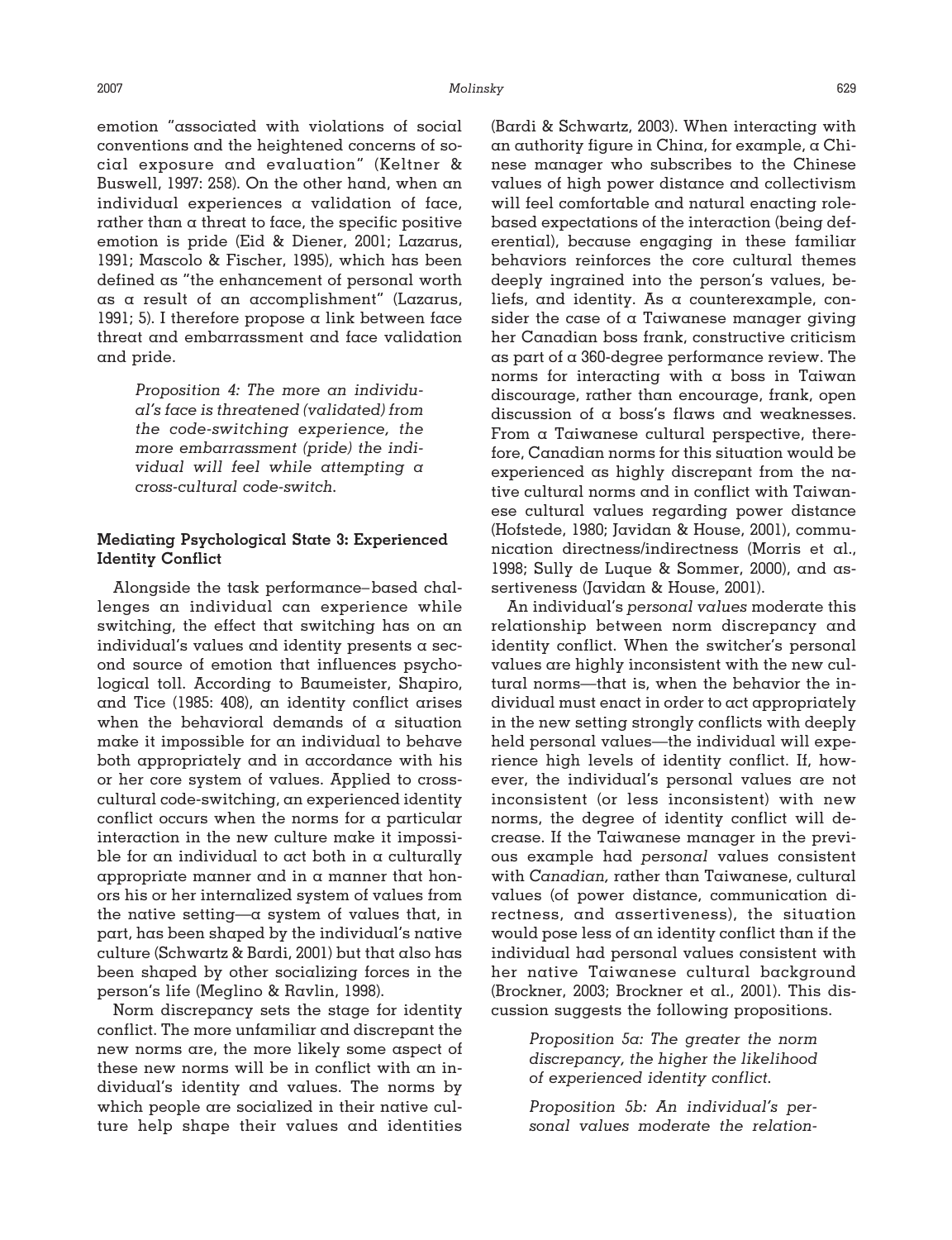*ship between norm discrepancy and identity conflict such that when the new norms are not only discrepant but also conflict with the individual's personal values, the level of experienced identity conflict will be higher than when the norms do not strongly conflict with the individual's personal values.*

Experienced identity conflict is an eliciting condition for such negative emotions as personal distress and anxiety (Meglino & Ravlin, 1998). Research suggests that behaving in a manner discrepant from one's self-beliefs (Elliot & Devine, 1994) or from core aspects of one's identity (Ashforth & Humphrey, 1993) or personality (Little, 2000; Moskowitz & Côté, 1995) elicits internal dissonance and personal distress. Similarly, research on emotional labor has shown that being forced to publicly express emotion different from how one genuinely feels generates internal distress and anxiety (Ashforth & Humphrey, 1993; Glomb & Tews, 2004; Hochschild, 1983; Rafaeli & Sutton, 1987). Experienced identity conflict is also an eliciting condition for guilt (Sheldon & Elliot, 1999). Research in psychology (Eisenberg, 2000; Ferguson & Stegge, 1998; Tangney, 1995) and organizational behavior (Folger & Skarlicki, 1998; Kets de Vries & Balazs, 1997) suggests that guilt results from the experience of having violated one's own internal standards (Eisenberg, 2000: 667), which here means acting in a way that conflicts with one's internalized values. Recent research on regulatory fit shows that individuals also experience guilt when they behave in a manner that violates their ingrained regulatory orientation (Camacho, Higgins, & Luger, 2003). Identity conflict experienced by an individual will therefore result in  $\alpha$  bundle of negative emotions, including, but not necessarily limited to, guilt, anxiety, and resentment.

Even if norm discrepancies exist, the new norms do not, of course, always conflict with one's values. Consider the case of a Saudi Arabian woman engaging in a brainstorming session with male Western colleagues (Nydell, 2002). Switching behavior in this situation would entail behaving in a public, demonstrative manner that conflicts with traditional Saudi values of power distance and masculinity/femininity (Hofstede, 1980). Imagine, however, that the particular Saudi businesswoman in question does not personally adhere to these core Saudi values (and, in fact, has personal values that are more "Western" in terms of power distance and masculinity/femininity). In this case, the individual will experience more identity fit than identity conflict and, as a result, will experience herself as having to perform less of a codeswitch in order to act appropriately. She will also tend feel positive rather than negative emotions.

The specific positive emotion will depend on the level of arousal at which the affect is experienced (Feldman Barrett & Russell, 1998). At moderate levels of arousal, the specific positive emotion will be contentment, an emotion characterized by positive valence and moderate arousal. Individuals will feel contentment from the fact that their ingrained values are congruent with this new behavior rather than incongruent and dissonant. At higher levels of arousal, individuals may even experience excitement from experienced identity fit, an emotion in the positive valence/high arousal quadrant of the circumplex theory of emotion (e.g., Fredrickson, 1998, 2001; Russell & Feldman Barrett, 1999). One could imagine such a highly aroused, positive response to a situation in which an individual feels constrained in his or her native culture but in  $\alpha$  new culture is suddenly free to behave in  $\alpha$ manner congruent with his or her true self. I therefore propose a link between experienced conflict or fit and the level of identity-based positive and negative emotions an individual experiences while switching.

> *Proposition 6a: The greater an individual's experienced identity conflict, the more distress, guilt, and anxiety the individual will feel while attempting a cross-cultural code-switch.*

> *Proposition 6b: The greater an individual's experienced identity fit, the more contentment and excitement the individual will feel while attempting a cross-cultural code-switch.*

The combined set of positive and negative emotions resulting from identity conflict (or fit), face threat (or validation), and performance anxiety (or efficacy) determines the "net" level of psychological toll the individual experiences while performing the switch. Following recent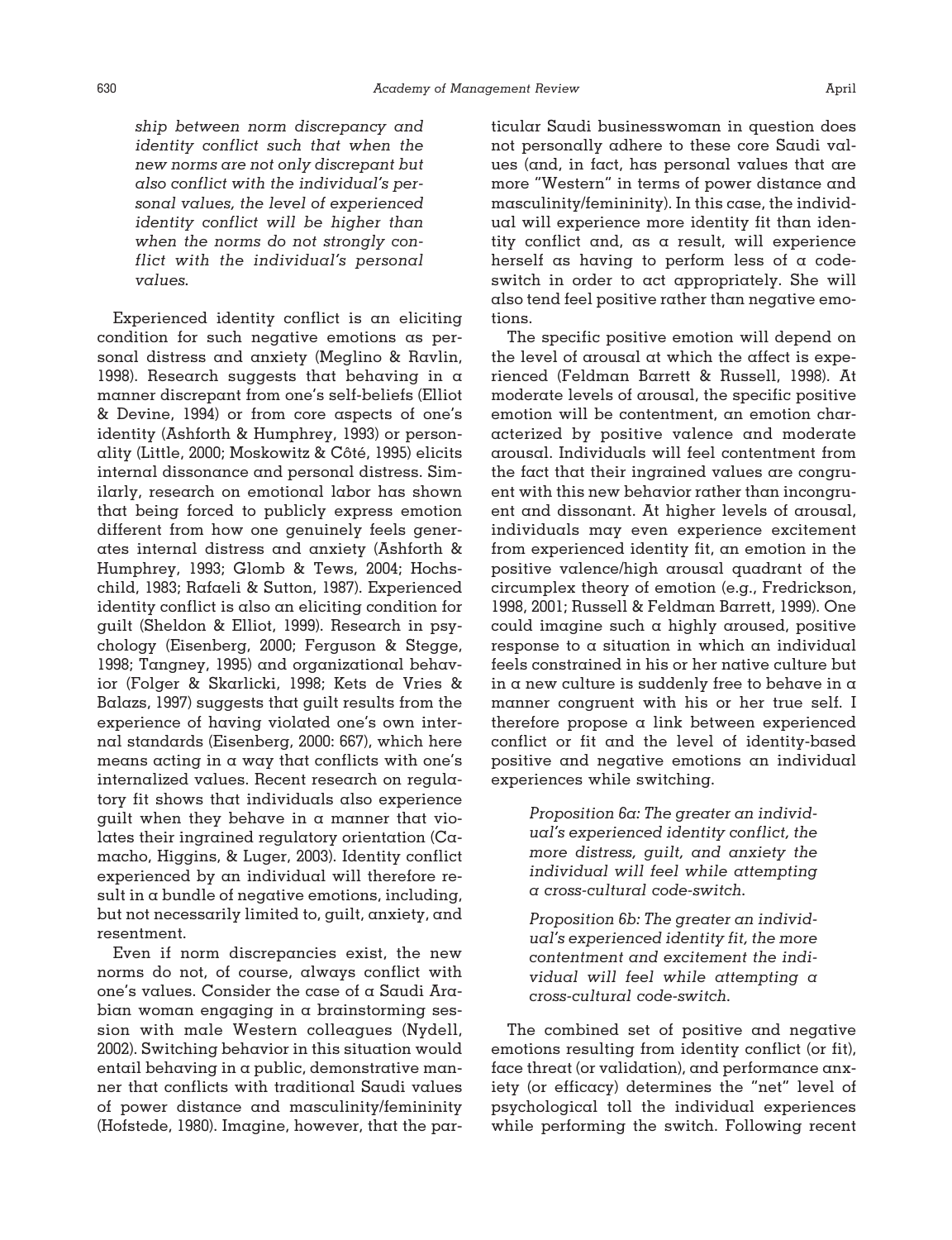research suggesting that negative emotion and positive emotion do not lie at opposite ends of the same spectrum (e.g., Watson, Wiese, Vaidya, & Tellegen, 1999; see also Gable, Reis, & Elliot, 2003), I consider their effects independently on psychological toll.

In terms of the negative side of the equation, negative emotion, especially when experienced at high levels of arousal, is burdensome and depleting, thereby increasing psychological toll (Morris & Feldman, 1996). I therefore posit that the more negative emotions a person experiences from identity conflict, face threat, and performance anxiety, the greater the psychological toll the person will be forced to endure when attempting a switch.

> *Proposition 7a: The more negative emotion a person experiences while attempting a cross-cultural codeswitch, the greater the psychological toll will be.*

In contrast, positive emotions resulting from identity fit, face validation, and performance efficacy lessen psychological toll by augmenting, rather than depleting, a person's psychological resources (Fredrickson, 1998, 2001; Fredrickson & Branigan, 2005; Fredrickson et al., 2003; Isen, 1999). I therefore posit that psychological toll will be lessened as a person experiences more positive emotions.

> *Proposition 7b: The more positive emotion a person experiences while attempting a cross-cultural code-switch, the less the psychological toll will be.*

#### **DISCUSSION**

Previous research has documented the longterm patterns and process of cultural adaptation to a foreign setting. What has received less attention, however, is a systematic analysis of the challenges people face when attempting to culturally adapt within the context of single interactions. This work contributes to such research by introducing the concept of cross-cultural code-switching and providing a framework of the psychological challenges entailed in producing a cross-cultural code-switch in an interaction characterized by different cultural norms. I have identified what I believe to be critical elements of an individual's emotional experience when attempting a switch and have articulated a model of the personal and contextual factors affecting the level of psychological toll an individual experiences while switching.

A main contribution of this approach is highlighting the important role that emotion plays in the cultural adaptation process, especially within the context of single interactions. Despite the importance of understanding the dynamics of cultural adaptation in single interactions and how emotions influence the process, little research has examined cultural adaptation at the level of the interaction or through the lens of experienced emotion. The most closely related work has been Black and Mendenhall's (1990) application of Bandura's social learning theory (Bandura, 1977, 1979, 2001) as a framework for understanding why cross-cultural training works—the argument being that individuals learn new behavior through modeling and mimicry. When faced with the demands of an actual cross-cultural interaction, individuals draw on their cognitively encoded knowledge to produce the culturally appropriate response.

Researchers have also recently applied cognitive script (Abelson, 1981) and schema (Fiske & Taylor, 1991) theory to understand why crosscultural negotiators achieve lower joint gains (Brett & Okumura, 1998) and to describe how foreign managers perceive local subordinates and vice versa (Shaw, 1990). While the cognitive behavioral lens is clearly useful for understanding certain facets of cultural adaptation, it offers an incomplete picture of the comprehensive challenges individuals face when adapting their behavior in foreign cultural interactions. Indeed, in describing limitations of his own cognitive behavioral training approach, the Cultural Assimilator (Bhawuk, 1998, 2001; Fiedler, Mitchell, & Triandis, 1971), Triandis has suggested that "if the interaction is anxiety producing, then the trained subject may fall back upon old responses with a new tenacity" (Weldon, Carston, Rissman, Slobodin, & Triandis, 1975: 309). Other commentators have acknowledged the limits of a cognitive behavioral approach, arguing that even with a mastery of foreign scripts and schema, individuals can still resist cultural adaptation (Bird, Osland, Mendenhall, & Schneider, 1999) because of "psychological limitations" (Selmer, 2000, 2001; Torbiorn, 1988) or because of the "devastating psychological consequences" (Sanchez et al., 2000: 100) that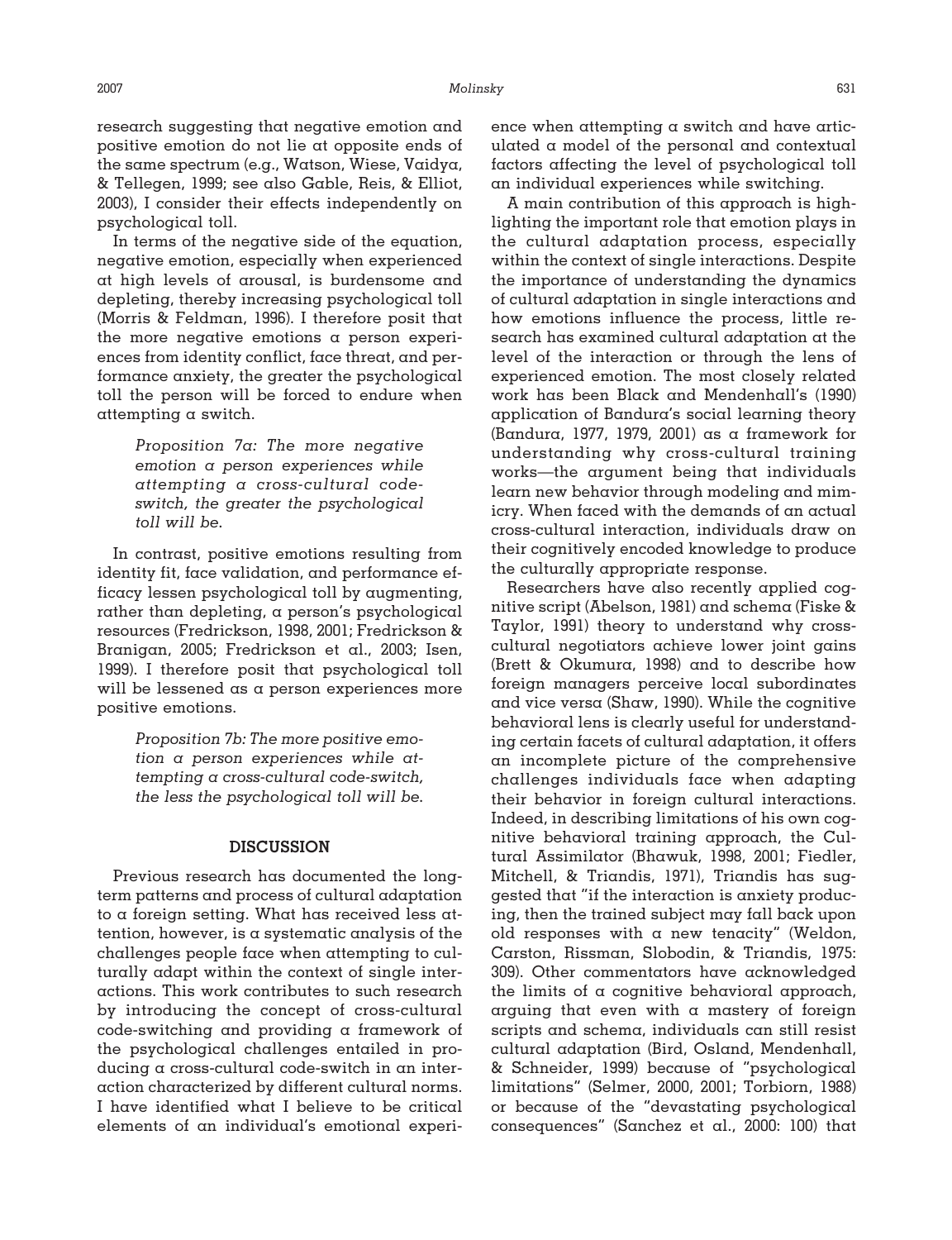can result from mutual identification with dual systems of cultural meaning. In this paper I have attempted to offer a fresh yet complementary perspective to the management literature on cultural adaptation by joining the cognitive behavioral side of adaptation emphasized in previous research with a focus on the emotional dynamics of cultural adaptation, an angle emphasized in recent work on decision making (Anderson, 2003; Folger & Skarlicki, 1998; Loewenstein, 1996; Loewenstein, Weber, Hsee, & Welch, 2001; Mellers, 2000) and behavior (Ashkanasy, Zerbe, & Hartel, 2002; Fineman, 2000; Huy, 1999; Morris & Feldman, 1996).

In highlighting the important role that emotions play in determining an individual's experience in attempting to switch cultural behavior, I also contribute to, as well as distinguish myself from, recent discussions of cultural intelligence (Earley & Ang, 2003; Earley & Peterson, 2004). According to Earley and Ang (2003), cultural intelligence refers to a person's capacity to successfully adapt to new cultural contexts. A person's degree of cultural intelligence is a function of three different sets of capabilities: (1) cognitive capabilities (cognitive awareness of cultural differences and the metacognitive ability to understand that one is in a situation of cultural difference), (2) motivational capabilities (the magnitude and direction of energy applied toward learning about and functioning in crosscultural situations), and (3) behavioral capabilities (having the aptitude to perform new skills properly in a foreign cultural setting). Whereas the cultural intelligence approach is an individually focused construct, capturing individual differences in the capacity to adapt successfully to new cultural contexts, cross-cultural codeswitching refers to a behavioral act—an act whose difficulty increases or decreases as a function of such individual differences as cultural intelligence but also as a function of various contextual features of the code-switching encounter.

By focusing on the emotional challenges entailed in adapting behavior in specific foreign interactions, the cross-cultural code-switching framework complements the cultural intelligence approach by examining a facet of cultural adaptation in specific interactions—the emotional challenges of cultural adaptation—that is not an explicit part of the cultural intelligence framework. An individual might have a cognitive awareness of cultural differences, be motivated to use them, and, ordinarily speaking, have a high level of ability at adapting behavior across cultures but be unable to cope with the emotional challenges of switching behavior in a particular encounter. Interestingly, although cultural intelligence researchers make a point to distinguish the cultural intelligence construct from other forms of intelligence, such as emotional intelligence (see, for example, Earley & Ang, 2003: 7– 8), my discussion of the emotional challenges entailed in cross-cultural codeswitching suggests that there may be an important intersection between the two intelligence constructs. In order to benefit from one's cultural intelligence in a highly emotional intercultural interaction, individuals may need emotional intelligence. Only by coping with threats to competence and identity, and the emotions they generate, can an individual successfully produce culturally appropriate behavior that will achieve the interpersonal benefits associated with successful cultural accommodation.

In addition to highlighting the important role that emotion plays in the cultural adaptation process, my approach makes a second contribution in its distinct focus on the interaction as the unit of analysis. Although organizational researchers have long been interested in understanding patterns and processes of cultural adaptation over time, few have examined the phenomenon at the level of the interaction. In constructing a model of the emotional challenges involved in producing an effective cultural code-switch, I join a short list of researchers interested in the importance of single interactions in the cultural adjustment process (Adair, Okumura, & Brett, 2001; Black & Mendenhall, 1990; Brett & Okumura, 1998; Shaw, 1990).

A third contribution of this approach is that it offers a blueprint for organizations to understand the psychological challenges that individuals face in adapting behavior in business interactions and therefore to make more informed choices for training and selection, as well as for individuals to strategically intervene to influence the cultural adaptation process and outcomes. Acknowledging the importance of understanding the processes and dynamics of cultural adaptation over the long term, I suggest that it is also important for organizations and individuals to understand the challenges and dynamics of cultural adaptation in single interactions. Not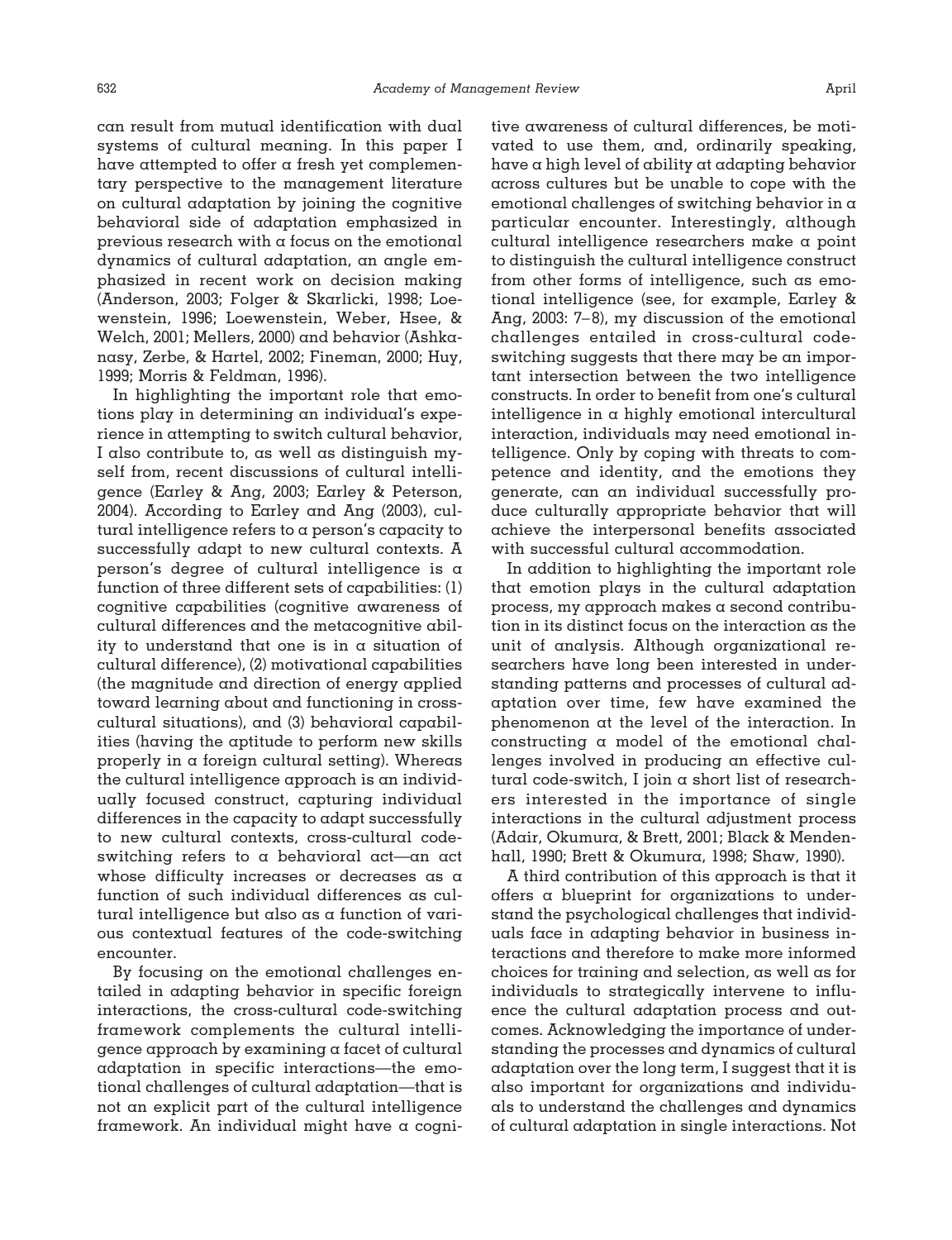only do single interactions have great importance in and of themselves for organizational and individual welfare but they also compound over time to affect long-term success of an expatriate assignment. Understanding interaction-specific dynamics of cultural adaptation is also critical for organizations to make informed choices about selection for cross-cultural assignment and for training individuals to overcome challenges of cultural adaptation that, as my model suggests, vary not only across individuals but also across interactions. By using this model as a conceptual blueprint for targeting interventions and for guiding selection, organizations can make more informed choices about their international investments in human capital.

#### **Future Research**

The model and perspective developed here suggests many exciting directions for future research. One avenue would be to test the dynamics of the model outlined in this paper, assessing how each set of variables impacts a performer's experience and examining the interaction among the variables and the relative weight each bears in determining the level of psychological toll an individual experiences while switching. In addition, future work should empirically examine the relationships between the psychological toll experienced during an attempted switch and the effectiveness of that switch, by which I mean behavior that accommodates expectations for appropriate behavior in the new setting. Understanding this relationship is important for understanding the conditions under which code-switchers can achieve the benefits associated with cultural accommodation that I outlined at the beginning of the paper.

I assumed here that an individual is willing to attempt a switch in a given cross-cultural situation, which, of course, is not always the case. Future research should examine the conditions under which an individual will be willing to attempt a code-switch in the first place when presented with the opportunity to do so. Expectancy theory (Vroom, 1964) and the theory of planned behavior (Ajzen, 1991), both of which argue that choice or intention is shaped by a combination of motivation and ability, would be useful guides for variable selection and hypothesis generation. For example, it is likely that individuals will be more motivated to attempt a switch when they perceive that the instrumental and psychological benefits of switching outweigh the costs. Individuals also will likely be more motivated to attempt a switch when they perceive the situation to be one that requires switching (as opposed to one in which switching is optional). Furthermore, individuals will likely be more willing to attempt  $\alpha$  switch when they perceive themselves as having the ability to do so successfully.

The connection between switching in single events and long-term patterns of cultural adaptation is another interesting direction for future research. Mischel and Shoda (1995) have provided a useful guide for such analysis; in an empirical test of their situation-specific theory of personality, they found that behavioral patterns surfaced for individuals in like situations—that is, interactions with shared dimensions. Future research on cross-cultural codeswitching and cultural adjustment could fruitfully adopt a similar methodological strategy in order to assess individuals' distinct situation-specific profiles of cultural adjustment over time.

Understanding the ways in which individuals learn to cope with the psychological toll entailed in switching over time is another promising direction for future research. For instance, individuals can expend so much emotional energy and resources during a switch that the available capacity for handling subsequent interactions is compromised—*even* when the actual switch itself is performed successfully. This ironic effect is reminiscent of Hackman's (1987) work on team effectiveness, in which teams could perform well during a given task but, in the process, reduced their ability to work together in the future. These long-term effects of psychological toll are especially important when the switching situation is part of a larger interaction (e.g., one of many negotiations, one of several client meetings). For example, an American manager may successfully switch behavior within the context of  $\alpha$  formal negotiation in Japan, but the act of doing so may deplete the individual's psychological resources, ironically handicapping effective functioning in subsequent phases of the interaction. Such an arduous switching experience may also reduce the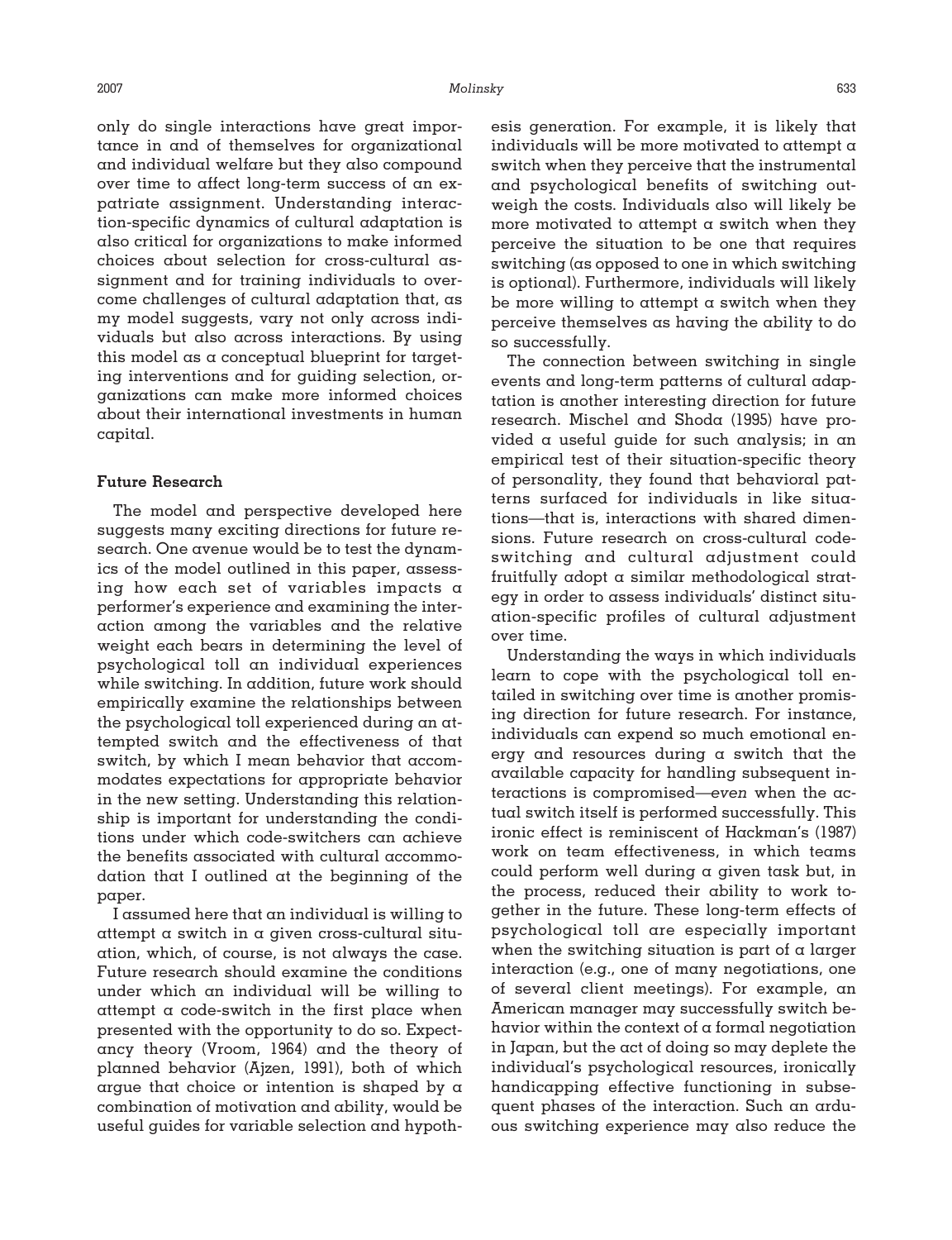chances the individual will attempt a switch in that situation the next time around.

Future research might also explore the ways in which additional individual differences affect how an individual subjectively experiences the act of cross-cultural code-switching. Two individual differences stand out as particularly relevant: self-monitoring and self-efficacy. *Selfmonitoring* refers to the extent to which an individual observes, regulates, and controls his or her public appearance (Gangestad & Snyder, 2000). High self-monitors tend to strategically cultivate their public appearances (Gangestad & Snyder, 2000: 530), whereas low self-monitors tend to display consistent behavior across social contexts. High self-monitors may experience the act of cross-cultural code-switching differently and have different assessments of switching's costs and benefits, resulting in a potentially lower threshold for attempting a switch than that for low self-monitors. Individual differences in *self-efficacy* beliefs (Bandura, 1997; Gist, 1987; Gist & Mitchell, 1992), especially within the circumscribed domain of crosscultural interactions, may also impact an individual's decision to switch, as well as the individual's actual experience of switching, particularly the performance side of switching. Both self-efficacy and self-monitoring have been shown to impact the experience of cultural adjustment over time (Harrison, Chadwick, & Scales, 1996), and future research should test their effects within interaction-specific cultural adaptation.

Future research might also examine the influence of other personality variables, such as neuroticism, on code-switching processes and outcomes. For example, because of greater anxiety about uncertain situations, individuals high in neuroticism are likely to experience more anxiety in the code-switching process than individuals low in neuroticism. In addition, future research might examine whether cultural variation in the propensity to experience face threat influences a person's experiences switching cultural codes. It is possible that people with an interdependent self-construal may be particularly sensitive to face threat and may experience shame in addition to embarrassment from face violations in the code-switching realm (Kim & Nam, 1998).

Future research might also examine the interesting phenomenon of bicultural code-switching, particularly among individuals with oppositional versus integrated cultural identities (cf. Benet-Martinez, Leu, Lee, & Morris, 2002). Biculturals who experience their dual cultural identities as oppositional may exhibit psychological reactance (Brehm, 1966) when faced with a situation demanding cultural adaptation away from their "preferred" identity. In contrast, biculturals with integrated identities may easily and seamlessly switch from one to the other, with little effort or complication.

Finally, future research might also explore how the model of cross-cultural code-switching at the national level developed here applies to code-switching across organizational cultures, or even across functional cultures within the same organization (e.g., from marketing to R&D). Although developed for the case of crossing national cultures, the construct and the model here would likely apply to a variety of other instances in which individuals from one culture (national, regional, organizational, functional) must learn to function effectively outside their "native culture" and outside their behavioral and emotional comfort zone.

#### **Implications for Practice**

For organizations, the cross-cultural codeswitching framework can be a useful tool for personnel selection. Certain interactions in a foreign culture may be more or less challenging for certain expatriates, given their particular skills, tendencies, and values. For example, in selecting staff to fill an expatriate sales position, an organization could consider the fit between the demands of the interaction in the new culture and the characteristics of the employee (Bagozzi, Verbeke, & Gavino, 2003), since the same interaction type that poses performancebased and identity-based challenges for one individual may not pose these challenges for another individual. Further, for the same individual, different types of interactions may pose different identity-based and performancebased challenges. The cross-cultural codeswitching approach therefore offers a useful lens for staffing expatriate assignments, alongside traditional means of staffing selection, such as general personality attributes, skills, and competencies (see, for example, Jordan & Cartwright, 1998, and Tung, 1987).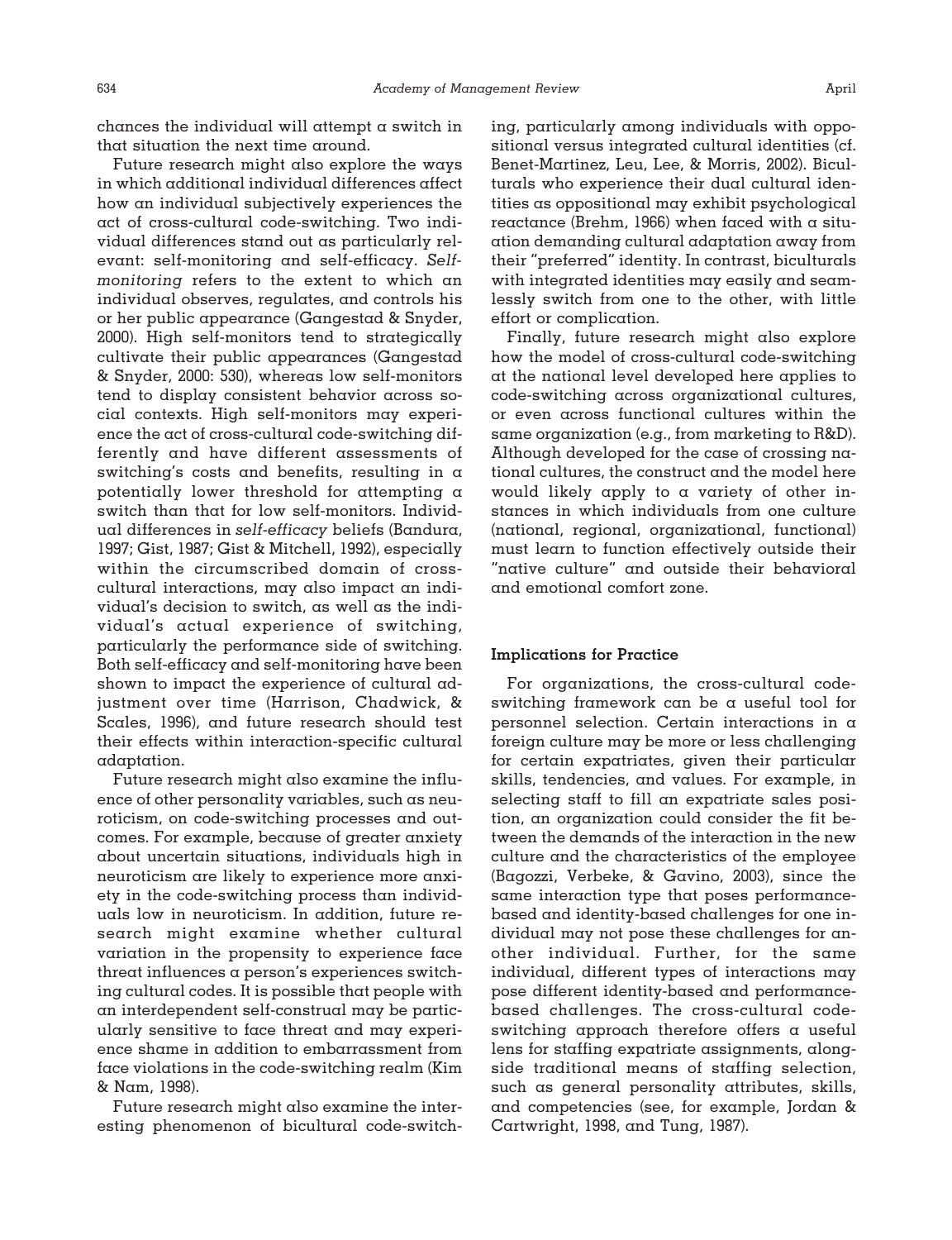The cross-cultural code-switching framework can also help organizations tailor cross-cultural training to meet an employee's specific needs. Recent work has emphasized the importance of specificity in cross-cultural training, such as training individuals about a foreign culture as they experience it rather than before (Mendenhall & Stahl, 2000). The cross-cultural codeswitching perspective developed here suggests that training can be more efficient if it is focused more specifically on training interventions that help individuals navigate the dynamics of specific interactions (e.g., interacting with  $\alpha$  boss) or classes of interactions of the same ilk (such as interacting with authority figures). Training can also be tailored to individuals according to the challenges they face with the identity or performance aspects of switching, since each individual's profile will differ. By using the framework described here as a blueprint for intervention and learning, organizations will have a mental map for doing so in a targeted fashion that accounts for the emotional dynamics set forth in this paper.

## **CONCLUSION**

It has become axiomatic that, in order to reap the benefits of a global economy, organizations need to be able to function smoothly and successfully across cultural boundaries. Yet organizations themselves are not the entities participating in business meetings, delivering constructive criticism, managing conflicts, forging international networks, managing international teams, and conducting cross-national negotiations. In order for organizations to succeed, the individuals who work on their behalf must be adept at functioning successfully in foreign cultural settings, particularly in foreign cultural interactions. By providing insight into the emotional side of adapting behavior in foreign business interactions, the model presented here offers a framework to help guide research and practice in this important area.

#### **REFERENCES**

- Aarts, H., & Dijksterhuis, A. 2003. The silence of the library: Environment, situational norm, and social behavior. *Journal of Personality and Social Psychology,* 84: 18 –28.
- Abelson, R. P. 1981. Psychological status of the script concept. *American Psychologist,* 36: 715–729.
- Adair, W. L, Okumura, T., & Brett, J. M. 2001. Negotiation behavior when cultures collide: The United States and Japan. *Journal of Applied Psychology,* 86: 371–385.
- Adler, N. J., Brahm, R., & Graham, J. L. 1992. Strategy implementation: A comparison of face-to-face negotiations in People's Republic of China and the United States. *Strategic Management Journal,* 13: 449 – 466.
- Ajzen, I. 1991. The theory of planned behavior. *Organizational Behavior and Human Decision Processes,* 50: 179 – 211.
- Anderson, C. J. 2003. The psychology of doing nothing: Forms of decision avoidance result from reason and emotion. *Psychological Bulletin,* 124: 139 –167.
- Arbaugh, J. B. 2000. Virtual classroom versus physical classroom: An exploratory study of class discussion patterns and student learning in an asynchronous internet-based MBA course. *Journal of Management Education,* 24(2): 213–234.
- Ashby, F. G., Isen, A. M., & Turken, U. 1999. A neuropsychological theory of positive affect and its influence on cognition. *Psychological Review,* 106: 529 –550.
- Ashforth, B. E., & Humphrey, R. H. 1993. Emotional labor in service roles: The influence of identity. *Academy of Management Review,* 18: 88 –115.
- Ashkanasy, N. M., Zerbe, W. J., & Hartel, C. E. J. 2002. *Managing emotions in the workplace.* Armonk, NY: M. E. Sharpe.
- Bagozzi, R. P., Verbeke, W., & Gavino, J. C. 2003. Culture moderates the self-regulation of shame and its effects on performance: The case of salespersons in the Netherlands and the Philippines. *Journal of Applied Psychology,* 88: 219 –233.
- Bandura, A. 1977. *Social learning theory.* Englewood Cliffs, NJ: Prentice-Hall.
- Bandura, A. 1979. Self-referent mechanisms in social learning theory. *American Psychologist,* 34: 439 – 441.
- Bandura, A. 1997. *Self-efficacy: The exercise of control.* New York: Freeman.
- Bandura, A. 2001. Social cognitive theory: An agentic perspective. *Annual Review of Psychology,* 52: 1–26.
- Bardi, A., & Schwartz, S. H. 2003. Values and behavior: Strength and structure of relations. *Personality and Social Psychology Bulletin,* 29: 1207–1220.
- Bargh, J. A., & Chartrand, T. L. 1999. The unbearable automaticity of being. *American Psychologist,* 54: 462– 479.
- Barker, R. G. 1968. *Ecological psychology.* Stanford, CA: Stanford University Press.
- Baumeister, R., Shapiro, J. P., & Tice, D. M. 1985. Two kinds of identity crisis. *Journal of Personality*, 53: 407-423.
- Benet-Martinez, V., Leu, J., Lee, F., & Morris, M. W. 2002. Negotiating biculturalism: Cultural frame-switching in biculturals with "oppositional" vs. "compatible" cultural identities. *Journal of Cross-Cultural Psychology,* 33: 492– 516.
- Berry, J. W. 1997. Immigration, acculturation and adaptation. *Applied Psychology: An International Review,* 46: 5– 68.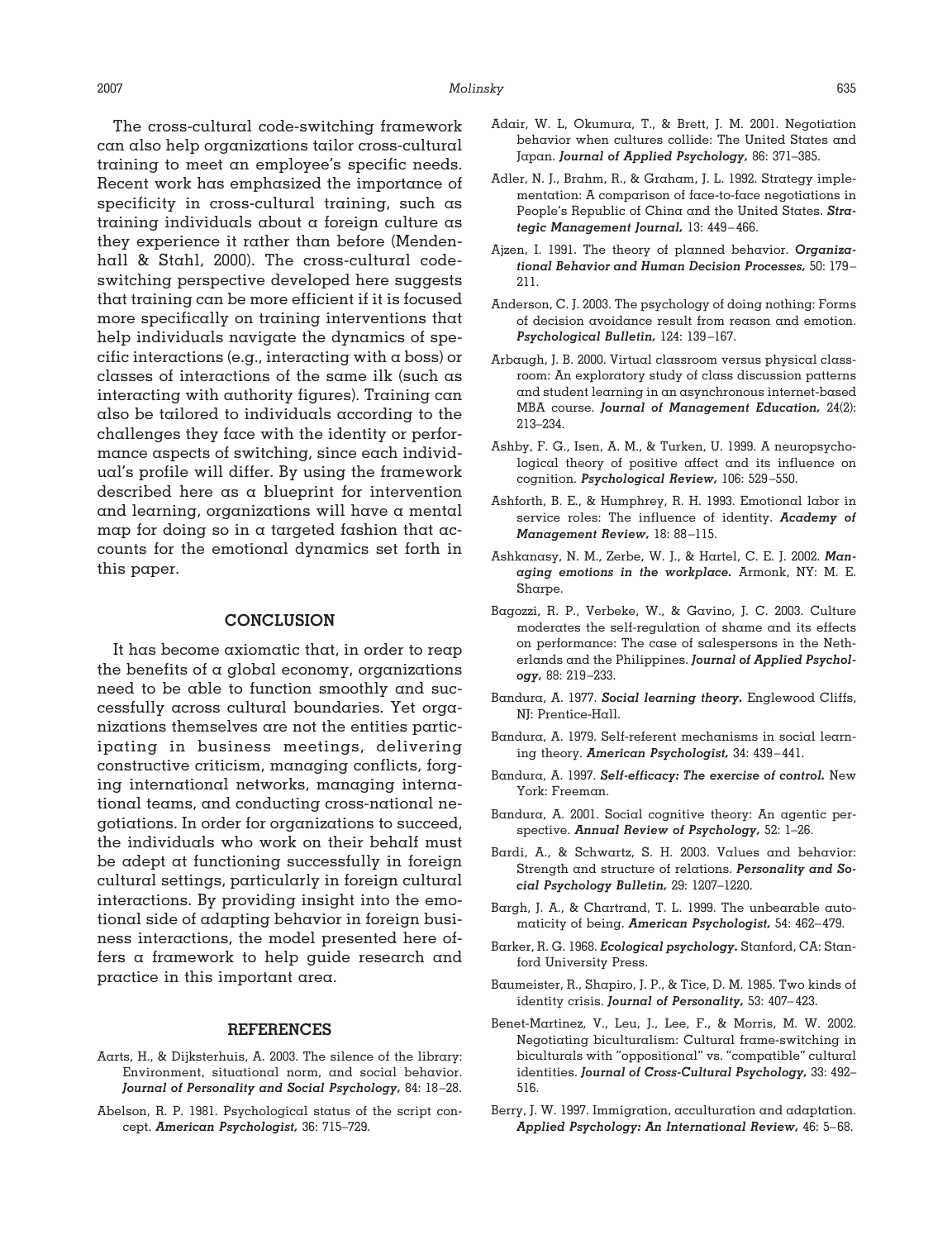- Berry, J. W. 2003. Conceptual approaches to acculturation. In K. M. Chun, P. B. Organista, & G. Marin (Eds.), *Acculturation: Advances in theory, measurement and applied research:* 17–36. Washington, DC: American Psychological Association.
- Bettenhausen, K. L., & Murnighan, J. K. 1991. The development of an intragroup norm and the effects of interpersonal and structural challenges. *Administrative Science Quarterly,* 36: 20 –35.
- Bhawuk, D. P. S. 1998. The role of culture theory in crosscultural training: A multi-method study of culturespecific, culture-general, and culture theory-based assimilators. *Journal of Cross-Cultural Psychology,* 29: 630 – 655.
- Bhawuk, D. P. S. 2001. Evolution of culture assimilators: Toward theory-based assimilators. *International Journal of Intercultural Relations,* 25: 141–163.
- Bird, A., Osland, J. S., Mendenhall, M., & Schneider, S. C. 1999. Adapting and adjusting to other cultures: What we know but don't always tell. *Journal of Management Inquiry,* 8: 152–166.
- Black, J. S. 1988. Work role transitions: A study of American expatriate managers in Japan. *Journal of International Business Studies,* 19: 277–294.
- Black, J. S., & Gregersen, H. E. 1991. When Yankee comes home: Factors related to expatriate and spouse repatriation adjustment. *Journal of International Business Stud*ies, 22: 671-694.
- Black, J. S., & Gregersen, H. B. 1999. The right way to manage expats. *Harvard Business Review,* 77(2): 52– 62.
- Black, J. S., Gregersen, H. B., & Mendenhall, M. E. 1992. Toward a theoretical framework of repatriation adjustment. *Journal of International Business Studies,* 23: 737– 760.
- Black, J. S., & Mendenhall, M. 1990. Cross-cultural training effectiveness: A review and a theoretical framework for future research. *Academy of Management Review,* 15: 113–136.
- Black, J. S., & Mendenhall, M. 1993. Resolving conflicts with the Japanese: Mission impossible? *Sloan Management Review,* 34(3): 49 –59.
- Black, J. S., Mendenhall, M., & Oddou, G. 1991. Toward a comprehensive model of international adjustment: An integration of multiple theoretical perspectives. *Academy of Management Review,* 16: 291–317.
- Brehm, J. W. 1966. *A theory of psychological reactance.* New York: Academic Press.
- Brett, J. M., & Okumura, T. 1998. Inter- and intracultural negotiations: U.S. and Japanese negotiators. *Academy of Management Journal,* 41: 495–510.
- Brewer, M. B. 1991. The social self: On being the same and different at the same time. *Personality and Social Psychology Bulletin,* 17: 475– 482.
- Brewer, M. B., & Gardner, W. 1996. Who is this "we"? Levels of collective identity and self representations. *Journal of Personality and Social Psychology,* 71: 83–93.
- Brockner, J. 2003. Unpacking country effects: On the need to

operationalize the psychological determinants of crossnational differences. *Research in Organizational Behavior,* 25: 335–369.

- Brockner, J., Ackerman, G., Greenberg, J., Gelfand, M. J., Francesco, A. M., Chen, Z. X., Leung, K., Bierbrauer, G., Gomez, C., Kirkman, B. L., & Shapiro, D. 2001. Culture and procedural justice: The influence of power distance on reactions to voice. *Journal of Experimental Social Psychology,* 37: 300 –315.
- Buckley, M. R., Norris, A. C., & Wiese, D. S. 2000. A brief history of the selection interview: May the next 100 years be more fruitful. *Journal of Management History,* 6(3): 113–126.
- Camacho, C. J., Higgins, E. T., & Luger, L. 2003. Moral value transfer from regulatory fit: What feels right is right and what feels wrong is wrong. *Journal of Personality and Social Psychology,* 84: 498 –510.
- Chan, S. 1999. The Chinese learner—a question of style. *Education and Training,* 41: 294 –305.
- Chen, C. C., Chen, X., & Meindl, J. R. 1998. How can cooperation be fostered? The cultural effects of individualismcollectivism. *Academy of Management Review,* 23: 285– 304.
- Church, A. T. 1982. Sojourner adjustment. *Psychological Bulletin,* 91: 540 –572.
- Cialdini, R. B., & Trost, M. R. 1998. Social influence: Social norms, conformity, and compliance. In D. T. Gilbert, S. T. Fiske, & G. Lindzey (Eds.), *The handbook of social psychology,* vol. 2: 151–192. Boston: McGraw-Hill.
- Craig, G. J. 1996. *Human development.* Upper Saddle River, NJ: Prentice-Hall.
- Earley, P. C. 1987. Intercultural training for managers: A comparison of documentary and interpersonal methods. *Academy of Management Journal,* 30: 685– 698.
- Earley, P. C. 1997. *Face, harmony, and social structure: An analysis of organizational behavior across cultures.* New York: Oxford University Press.
- Earley, P. C., & Ang, S. 2003. *Cultural intelligence: Individual interactions across cultures.* Palo Alto, CA: Stanford University Press.
- Earley, P. C., Gibson, C. B., & Chen, C. 1999. How did I do versus how did we do? Intercultural contrasts of performance feedback search and self-efficacy in China, Czechoslovakia, and the United States. *Journal of Cross-Cultural Psychology,* 30: 596 – 621.
- Earley, P. C., & Peterson, R. S. 2004. The elusive cultural chameleon: Cultural intelligence as a new approach to intercultural training for the global manager. *Academy of Management Learning & Education,* 3: 100 –115.
- Edmondson, A. E. 1999. Psychological safety and learning behavior in work teams. *Administrative Science Quarterly,* 44: 350 –383.
- Eid, M., & Diener, E. 2001. Norms for experiencing emotions in different cultures: Inter- and intranational differences. *Journal of Personality and Social Psychology,* 81: 869 – 885.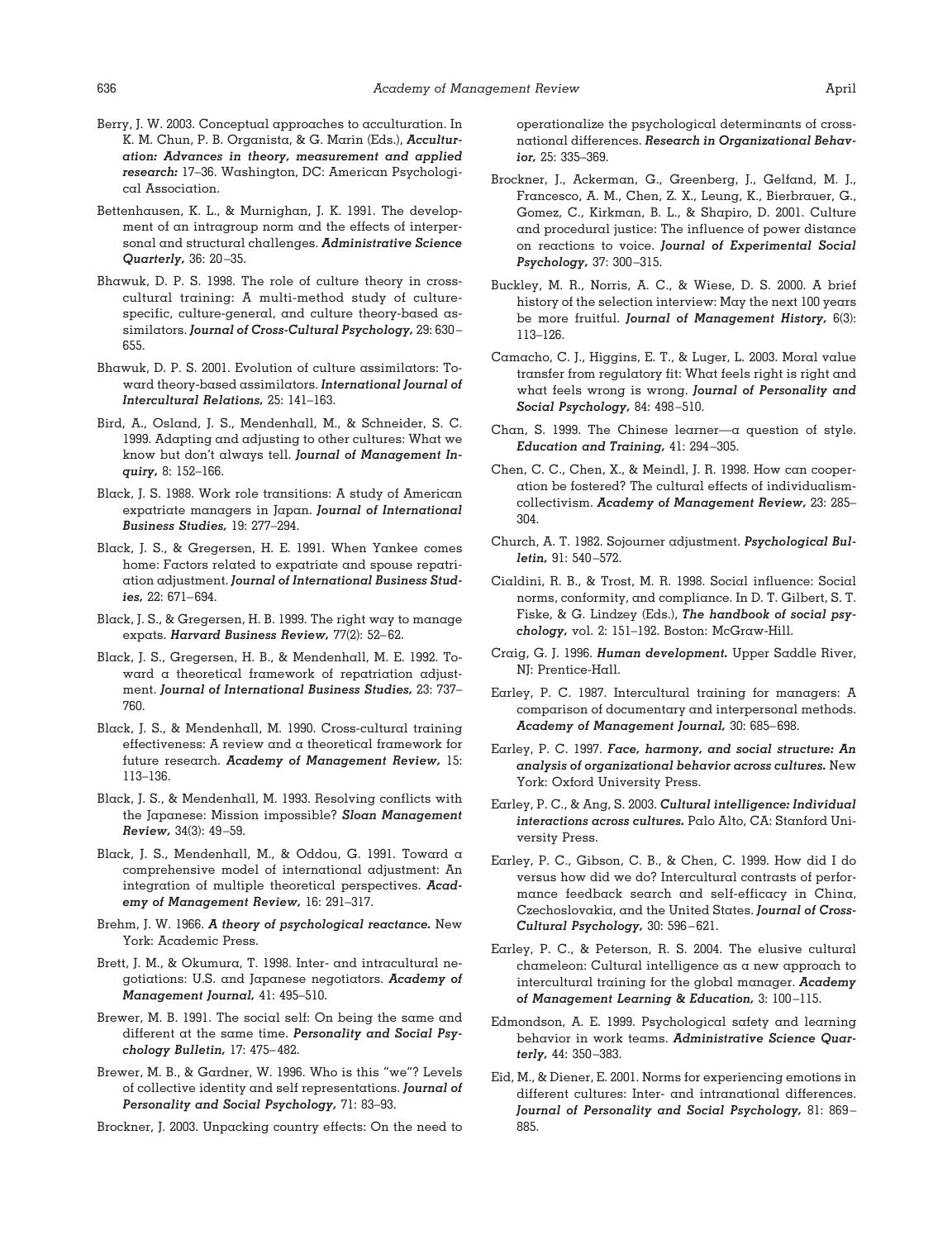- Eisenberg, N. 2000. Emotion, regulation, and moral development. *Annual Review of Psychology,* 51: 665– 697.
- Elliot, A. J., & Devine, P. G. 1994. On the motivational nature of cognitive dissonance: Dissonance as psychological discomfort. *Journal of Personality and Social Psychology,* 67: 382–394.
- Feldman, D. C. 1984. The development and enforcement of group norms. *Academy of Management Review,* 9: 47–53.
- Feldman Barrett, L., & Russell, J. A. 1998. Independence and bipolarity in the structure of current affect. *Journal of Personality and Social Psychology,* 74: 967–984.
- Ferguson, T. J., & Stegge, H. 1998. Measuring guilt in children: A rose by any other name still has thorns. In J. Bybee (Ed.), *Guilt and children:* 19 –74. San Diego: Academic Press.
- Fiedler, F. E., Mitchell, T., & Triandis, H. C. 1971. The Culture Assimilator: An approach to cross-cultural training. *Journal of Applied Psychology,* 55: 95–102.
- Fineman, S. 2000. *Emotion in organizations* (2nd ed.). Thousand Oaks, CA: Sage.
- Fiske, A. P., Kitayama, S., Markus, H., & Nisbett, R. E. 1998. The cultural matrix of social psychology. In D. T. Gilbert, S. T. Fiske, & G. Lindzey (Eds.), *The handbook of social psychology:* 915–981. Boston: McGraw-Hill.
- Fiske, S. T., & Taylor, S. E. 1991. *Social cognition* (2nd ed.). New York: McGraw-Hill.
- Folger, R., & Skarlicki, D. P. 1998. When tough times make tough bosses: Managerial distancing as a function of layoff blame. *Academy of Management Journal,* 41: 79 – 87.
- Francis, J. N. P. 1991. When in Rome? The effects of cultural accommodation on international business negotiations. *Journal of International Business Studies,* 22: 403– 428.
- Fredrickson, B. L. 1998. What good are positive emotions? *Review of General Psychology,* 2: 300 –319.
- Fredrickson, B. L. 2001. The role of positive emotions in positive psychology. *American Psychologist,* 56: 218 –226.
- Fredrickson, B. L., & Branigan, C. 2005. Positive emotions broaden the scope of attention and thought-action repertoires. *Cognition and Emotion*, 19: 313–332.
- Fredrickson, B. L., Tugade, M. M., Waugh, C. E., & Larkin, G. 2003. What good are positive emotions in crises?: A prospective study of resilience and emotions following the terrorist attacks on the United States on September 11th, 2001. *Journal of Personality and Social Psychology,* 84: 365–376.
- Gable, S. L., Reis, H. T., & Elliot, A. J. 2003. Evidence for bivariate systems: An empirical test of appetition and aversion across domains. *Journal of Research in Personality,* 37: 349 –372.
- Gangestad, S. W., & Snyder, M. 2000. Self-monitoring: Appraisal and reappraisal. *Psychological Bulletin,* 126: 530 –555.
- Gioia, D. A., & Poole, P. P. 1984. Scripts in organizational behavior. *Academy of Management Review,* 9: 449 – 459.
- Gist, M. E. 1987. Self-efficacy: Implications for organizational

behavior and human resource management. *Academy of Management Review,* 12: 472– 485.

- Gist, M. E., & Mitchell, T. R. 1992. Self-efficacy: A theoretical analysis of its determinants and malleability. *Academy of Management Review,* 17: 183–211.
- Glomb, T. M., & Tews, M. J. 2004. Emotional labor: A conceptualization and scale development. *Journal of Vocational Behavior,* 64: 1–23.
- Goffman, E. 1955. *The presentation of self in everyday life.* Garden City, NY: Doubleday.
- Goffman, E. 1956. Embarrassment and social organization. *American Journal of Sociology,* 62: 264 –271.
- Goffman, E. 1967. *Interaction ritual: Essays in face-to-face behavior.* Chicago: Aldine.
- Graves, T. 1967. Psychological acculturation in a tri-ethnic community. *South-Western Journal of Anthropology,* 23: 337–350.
- Gumperz, J. J. 1992. Interviewing in intercultural situations. In P. Drew & J. Heritage (Eds.), *Talk at work: Interaction in institutional settings:* 302–327. Cambridge: Cambridge University Press.
- Hackman, J. R. 1970. Tasks and task performance in research on stress. In J. E. McGrath (Ed.), *Social and psychological factors in stress:* 202–237. New York: Holt, Rinehart & Winston.
- Hackman, J. R. 1987. The design of work teams. In J. W. Lorsch (Ed.), *Handbook of organizational behavior:* 315–342. Englewood Cliffs, NJ: Prentice-Hall.
- Hall, E. T., & Hall, M. R. 1989. *Understanding cultural differences: Germans, French, and Americans.* Yarmouth, ME: Intercultural Press.
- Harrison, J. K., Chadwick, M., & Scales, M. 1996. The relationship between cross-cultural adjustment and the personality variables of self-efficacy and self-monitoring. *International Journal of Intercultural Relations,* 20: 167– 188.
- Heller, M. 1988. *Codeswitching: Anthropological and sociolinguistic perspectives.* Berlin: Muyton de Gruyter.
- Hetherington, E. M., & Baltes, P. B. 1988. Child psychology and life-span development. In E. M. Hetherington, R. Lerner, & M. Perlmutter (Eds.), *Child development in life-span perspective:* 1–20. Hillsdale, NJ: Lawrence Erlbaum Associates.
- Hitlin, S., & Piliavin, J. A. 2004. Values: Reviving a dormant concept. *Annual Review of Sociology,* 30: 359 –393.
- Hobfoll, S. E. 2002. Social and psychological resources and adaptation. *Review of General Psychology,* 6: 307–324.
- Hochschild, A. R. 1983. *The managed heart.* Berkeley: University of California Press.
- Hofstede, G. H. 1980. *Culture's consequences: International differences in work-related values.* Beverly Hills, CA: Sage.
- Huy, Q. N. 1999. Emotional capability, emotional intelligence, and radical change. *Academy of Management Review,* 24: 325–346.
- Isen, A. M. 1999. Positive affect. In T. Dalgleish & M. Power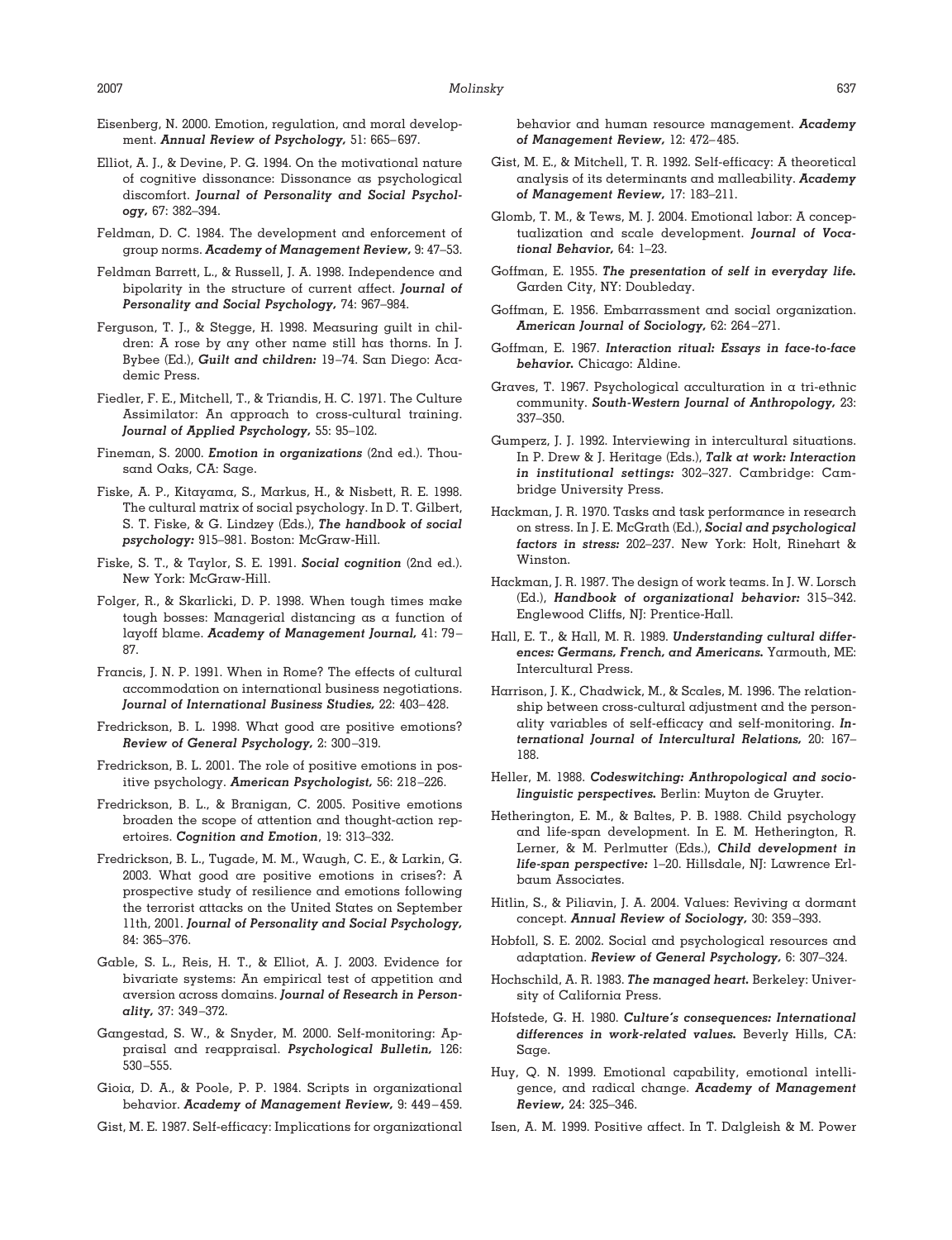(Eds.), *Handbook of cognition and emotion:* 521–559. New York: Wiley.

- Isen, A. M., & Baron, R. A. 1991. Positive affect as a factor in organizational behavior. *Research in Organizational Behavior,* 13: 1–53.
- Javidan, M., & House, R. J. 2001. Cultural acumen for the global manager: Lessons from Project GLOBE. *Organizational Dynamics,* 29(4): 289 –305.
- Jordan, J., & Cartwright, S. 1998. Selecting expatriate managers: Key traits and competencies. *Leadership and Organization Development Journal,* 19(2): 89 –96.
- Keltner, D., & Buswell, B. N. 1997. Embarrassment: Its distinct form and appeasement functions. *Psychological Bulletin,* 122: 250 –270.
- Kets de Vries, M. F. R., & Balazs, K. 1997. The downside of downsizing. *Human Relations,* 50: 11–50.
- Kim, J. Y., & Nam, S. H. 1998. The concept and dynamics of face: Implications for organizational behavior in Asia. *Organization Science,* 9: 522–534.
- Klass, E. T. 1990. Guilt, shame, and embarrassment: Cognitive-behavioral approaches. In H. Leitenberg (Ed.), Handbook of social and evaluative anxiety: 385-414. New York: Plenum Press.
- LaFrance, M. 1979. Nonverbal synchrony and rapport: Analysis by the cross-lag panel technique. *Social Psychology Quarterly,* 42: 66 –70.
- Lazarus, R. S. 1991. Cognition and motivation in emotion. *American Psychologist,* 46: 352–367.
- Leary, M. R. 1995. *Self-presentation: Impression management and interpersonal behavior.* Madison, WI: Brown and Benchmark.
- Leong, C. H., & Ward, C. 2000. Identity conflict in sojourners. *International Journal of Intercultural Relations,* 24: 763– 776.
- Liberman, K. 1994. Asian student perspectives on American university instruction. *International Journal of Intercultural Relations,* 18: 173–192.
- Liden, R. C., Martin, C. L., & Parsons, C. K. 1993. Interviewer and applicant behaviors in employment interviews. *Academy of Management Journal,* 36: 372–386.
- Lim, T. S. 1994. Facework and interpersonal relationships. In S. Ting-Toomey (Ed.), *The challenge of facework: Crosscultural and interpersonal issues:* 209 –229. New York: State University of New York Press.
- Little, B. R. 2000. Free traits and personal contexts: Expanding a social ecological model of well-being. In W. B. Walsh, K. Craik, & R. H. Price (Eds.), *Person-environment psychology: New directions and perspectives* (2nd ed.): 87–116. Mahwah, NJ: Lawrence Erlbaum Associates.
- Loewenstein, G. 1996. Out of control: Visceral influences on behavior. *Organizational Behavior and Human Decision Processes,* 65: 272–292.
- Loewenstein, G. F., Weber, E. U., Hsee, C. K., & Welch, N. 2001. Risk as feelings. *Psychological Bulletin,* 127: 267–286.
- Mak, A. S., Westwood, M. J., Ishiyama, F. I., & Barker, M. C. 1999. Optimizing conditions for learning sociocultural

competencies for success. *International Journal of Intercultural Relations,* 23: 77–90.

- Mascolo, M. F., & Fischer, K. W. 1995. Developmental transformations in appraisals for pride, shame, and guilt. In J. P. Tangney & K. W. Fischer (Eds.), *Self-conscious emotions: The psychology of shame, guilt, embarrassment, and pride:* 64 –113. New York: Guilford Press.
- Meglino, B. M., & Ravlin, E. C. 1998. Individual values in organizations: Concepts, controversies, and research. *Journal of Management,* 24: 251–289.
- Mellers, B. A. 2000. Choice and the relative pleasure of consequences. *Psychological Bulletin,* 126: 910 –924.
- Mendenhall, M., & Oddou, G. 1985. The dimensions of expatriate acculturation: A review. *Academy of Management Review,* 10: 39 – 47.
- Mendenhall, M. E., & Stahl, G. K. 2000. Expatriate training and development: Where do we go from here? *Human Resource Management,* 39: 251–265.
- Mezias, S. J., Chen, Y. R., & Murphy, P. 1999. Toto, I don't think we're in Kansas anymore: Some footnotes to crosscultural research. *Journal of Management Inquiry,* 8: 323–333.
- Miller, R. 1996. *Embarrassment: Poise and peril in everyday life.* New York: Guilford Press.
- Mischel, W., & Shoda, Y. 1995. A cognitive-affective system theory of personality: Reconceptualizing situation, dispositions, dynamics, and invariance in personality structure. *Psychological Review,* 102: 246 –268.
- Montagliani, A., & Giacalone, R. A. 1998. Impression management and cross-cultural adaptation. *Journal of Social Psychology,* 138: 598 – 608.
- Morris, A. J., & Feldman, D. C. 1996. The dimensions, antecedents and consequences of emotional labor. *Academy of Management Review,* 21: 986 –1011.
- Morris, M. W., Williams, K., Leung, K., Larrick, R., Mendoza, M. T., Bhatnagar, D., Li, J., Kondo, M., Luo, J.-L., & Hu, J.-C. 1998. Conflict management style: Accounting for crossnational differences. *Journal of International Business Studies,* 29: 729 –748.
- Moskowitz, D. S., & Côté, S. 1995. Do interpersonal traits predict affect? A comparison of three models. *Journal of Personality and Social Psychology,* 69: 915–924.
- Myers-Scotton, C. 1993. *Social motivations for codeswitching: Evidence from Africa.* Oxford: Clarendon Press.
- Nguyen, H. H., Messe, L. A., & Stollak, G. E. 1999. Toward a more complex understanding of acculturation and adjustment. *Journal of Cross-Cultural Psychology,* 30: 5–31.
- Nydell, M. K. 2002. *Understanding Arabs: A guide for Westerners* (3rd ed.). Yarmouth, ME: Intercultural Press.
- Oberg, K. 1960. Cultural shock: Adjustment to new cultural environments. *Practical Anthropology,* 7(4): 177–182.
- Osland, J. S. 1995. *The adventures of working abroad: Hero tales from the global frontier.* San Francisco: Jossey-Bass.
- Osland, J. S., Bird, A., Delano, J., & Jacob, M. 2000. Beyond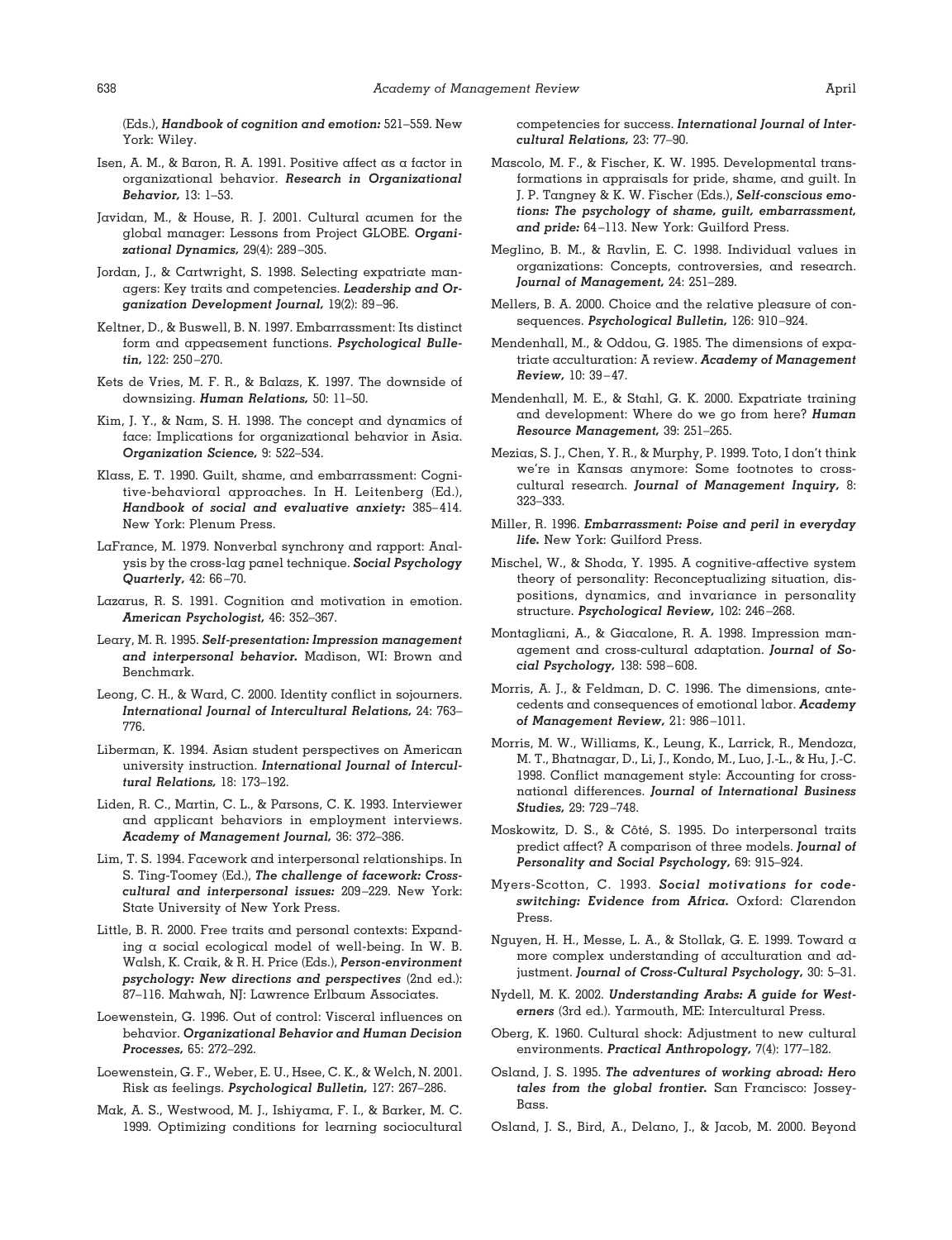sophisticated stereotyping: Cultural sensemaking in context. *Academy of Management Executive,* 14(1): 65– 80.

- Ostroff, C. 1993. The effects of climate and personal influences on individual behavior and attitudes in organizations. *Organizational Behavior and Human Decision Processes,* 56: 56 – 60.
- Pfeffer, J., & Salancik, G. R. 1978. *The external control of organizations: A resource dependence perspective.* Stanford, CA: Stanford University Press.
- Pornpitakpan, C. 1999. The effects of cultural adaptation on business relationships: Americans selling to Japanese and Thais. *Journal of International Business Studies,* 30: 317–328.
- Posthuma, R. A., Morgeson, F. P., & Campion, M. A. 2002. Beyond employment interview validity: A comprehensive narrative review of recent research and trends over time. Personnel Psychology, 55: 1-82.
- Rafaeli, A., & Sutton, R. I. 1987. Expression of emotion as part of the work role. *Academy of Management Review,* 12: 23–37.
- Reber, A. S. 1993. *Implicit learning and knowledge: An essay on the cognitive unconscious.* New York: Oxford University Press.
- Roberts, K. H., Hulin, C. L., & Rousseau, D. M. 1978. *Developing an interdisciplinary science of organizations.* San Francisco: Jossey-Bass.
- Rokeach, M. 1973. *The nature of human values.* New York: Free Press.
- Roseman, I. 1984. Cognitive determinants of emotion: A structural theory. *Review of Personality and Social Psychology,* 5: 11–36.
- Russell, J. A., & Feldman Barrett, L. 1999. Core affect, prototypical emotional episodes, and other things called emotion: Dissecting the elephant. *Journal of Personality and Social Psychology,* 76: 805– 819.
- Ryder, A. G., Alden, L. E., & Paulhus, D. L. 2000. Is acculturation unidimensional or bidimensional? A head-to-head comparison in the prediction of personality, selfidentity, and adjustment. *Journal of Personality and Social Psychology,* 79: 49 – 65.
- Sanchez, J. I., Spector, P. E., & Cooper, C. L. 2000. Adapting to a boundaryless world: A developmental expatriate model. *Academy of Management Review,* 14: 96 –106.
- Sanchez-Burks, J. 2002. Protestant relational ideology and (in)attention to relational cues in work settings. *Journal of Personality and Social Psychology,* 83: 919 –929.
- Scheflen, A. E. 1964. The significance of posture in communication systems. *Psychiatry,* 27: 316 –331.
- Schein, E. R. 1991. What is culture? In P. J. Frost, L. F. Moore, M. R. Louis, & M. J. Lundberg (Eds.), *Reframing organizational culture:* 243–253. London: Sage.
- Schlenker, B. R. 1980. *Impression management: The selfconcept, social identity, and interpersonal relations.* Monterey, CA: Brooks/Cole.
- Schlenker, B. R., & Weigold, M. F. 1992. Interpersonal pro-

cesses involving impression regulation and management. *Annual Review of Psychology,* 43: 133–168.

- Schmitt, B. H., Dube, L., & Leclere, F. 1992. Intrusions into waiting lines: Does the queue constitute  $\alpha$  social system? *Journal of Personality and Social Psychology,* 63: 806 – 815.
- Schneider, B. 1983. An interactionist perspective on organizational effectiveness. In K. S. Cameron & D. S. Whetten (Eds.), *Organizational effectiveness: A comparison of multiple models:* 27–54. New York: Academic Press.
- Schwartz, S. H. 1992. Universals in the content and structure of values: Theoretical advances and empirical tests in 20 countries. *Advances in Experimental Social Psychology,* 25: 1– 65.
- Schwartz, S. H., & Bardi, A. 2001. Value hierarchies across cultures: Taking a similarities perspective. *Journal of Cross-Cultural Psychology,* 32: 268 –290.
- Selmer, J. 2000. Psychological barriers to international adjustment: North American vs. Western European business expatriates in China. *Cross-Cultural Management: An International Journal,* 7(3): 13–18.
- Selmer, J. 2001. Psychological barriers to adjustment in China: Western vs. overseas Chinese business expatriates. *International Journal of Management,* 18(1): 103–109.
- Shaw, J. B. 1990. A cognitive categorization model for the study of intercultural management. *Academy of Management Review,* 15: 626 – 645.
- Sheldon, K. M., & Elliot, A. J. 1999. Goal-striving, needsatisfaction, and longitudinal well-being: The selfconcordance model. *Journal of Personality and Social Psychology,* 76: 482– 497.
- Stajkovic, A. D., & Luthans, F. 1998. Social cognitive theory and self-efficacy: Going beyond traditional motivational and behavioral approaches. *Organizational Dynamics,* 26(4): 62–74.
- Steiner, D. D., & Gilliland, S. W. 1996. Fairness reactions to personnel selection techniques in France and the United States. *Journal of Applied Psychology,* 81: 134 –142.
- Sully de Luque, M. F., & Sommer, S. M. 2000. The impact of culture on feedback-seeking behavior: An integrated model and propositions. *Academy of Management Review,* 25: 829 – 849.
- Sussman, N. M. 2001. Repatriation transitions: Psychological preparedness, cultural identity, and attributions among American managers. *International Journal of Intercultural Relations,* 25: 109 –123.
- Takeuchi, S., Imahori, T., & Matsumoto, D. 2001. Adjustment of criticism styles in Japanese returnees to Japan. *International Journal of Intercultural Relations,* 25: 315–327.
- Tangney, J. P. 1995. Recent advances in the empirical study of shame and guilt. *American Behavioral Scientist,* 38: 1132–1145.
- Thomas, D. C., & Ravlin, E. C. 1995. Responses of employees to cultural adaptation by a foreign manager. *Journal of Applied Psychology,* 80: 133–146.
- Thomas, D. C., & Toyne, B. 1995. Subordinates' responses to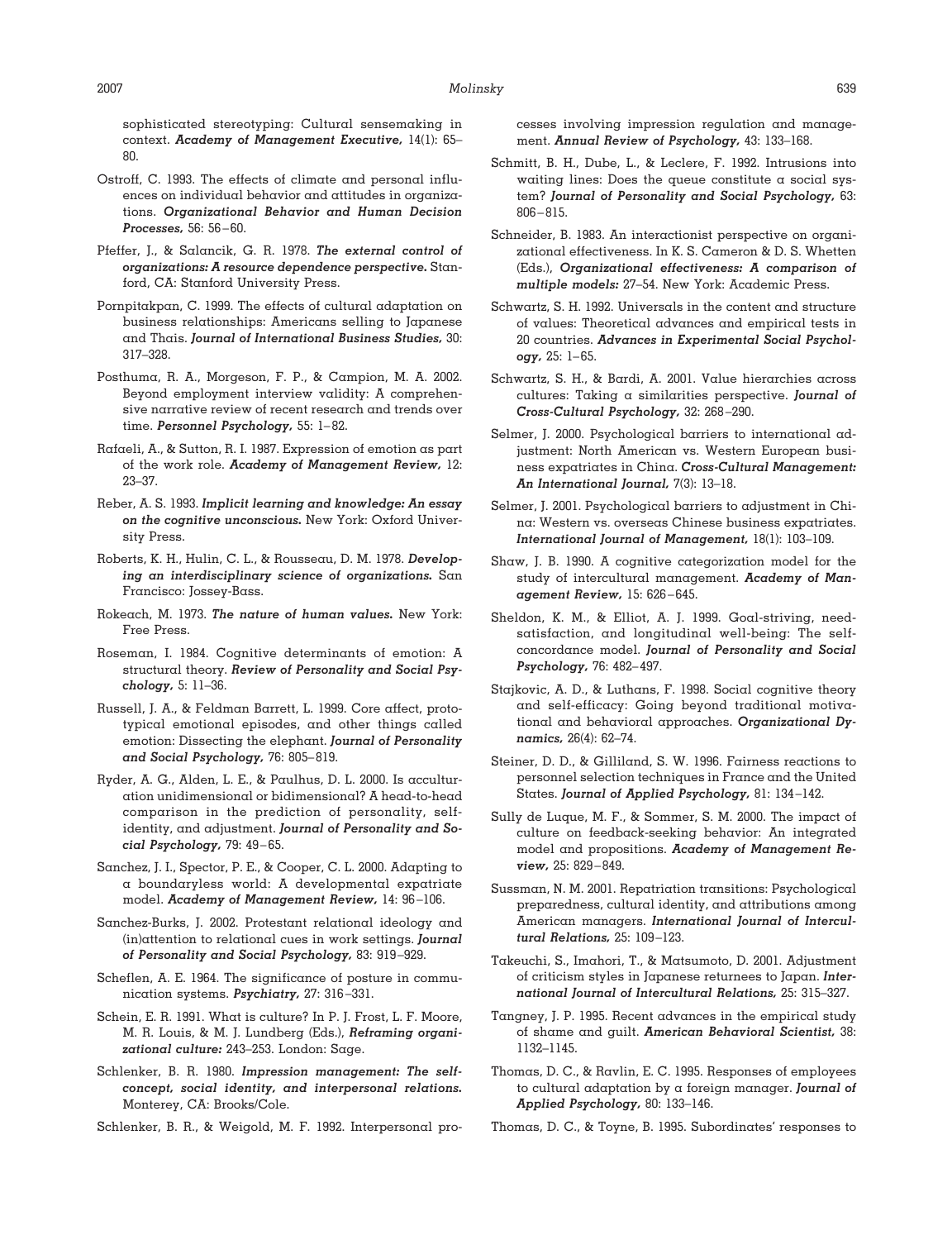cultural adaptation by Japanese expatriate managers. *Journal of Business Research,* 32(1): 1–10.

- Ting-Toomey, S. 1988. Intercultural conflict styles: A facenegotiation theory. In Y. Y. Kim & W. B. Gudykunst (Eds.), *Theories in intercultural communication:* 213–233. Newbury Park, CA: Sage.
- Ting-Toomey, S., & Kurogi, A. 1998. Facework competence in intercultural conflict: An updated face-negotiation theory. *International Journal of Intercultural Relations,* 22: 187–225.
- Tinsley, C. H. 2001. How negotiators get to yes: Predicting the constellation of strategies used across cultures to negotiate conflict. *Journal of Applied Psychology,* 86: 583–593.
- Torbiorn, I. 1988. Culture barriers as a social psychological construct: An empirical validation. In Y. Y. Kim & W. B. Gudykunst (Eds.), *Cross-cultural adaptation: Current approaches:* 168 –190. Newbury Park, CA: Sage.
- Triandis, H. C. 1996. The psychological measurement of cultural syndromes. *American Psychologist*, 51: 407-415.
- Tung, R. L. 1987. Expatriate assignments: Enhancing success and minimizing failure. *Academy of Management Executive,* 1(2): 117–126.
- Van Maanen, J. 1979. The self, the situation, and the rules of interpersonal relations. In W. Bennis, J. Van Maanen, E. H. Schein, & F. I. Steele (Eds.), *Essays in interpersonal dynamics:* 43–101. Homewood, IL: Dorsey Press.
- Verplanken, R., & Holland, R. W. 2002. Motivated decisionmaking: Effects of activation and self-centrality of values on choices and behavior. *Journal of Personality and Social Psychology,* 82: 434 – 447.

Vroom, V. 1964. *Work and motivation.* New York: Wiley.

- Walsh, J. P., Wang, E., & Xin, K. R. 1999. Same bed, different dreams: Working relationships in Sino-American joint ventures. *Journal of World Business,* 34(1): 69 –93.
- Ward, C., & Kennedy, A. 1999. The measurement of sociocultural adaptation. *International Journal of Intercultural Relations*, 23: 659 – 677.
- Ward, C., Okura, Y., Kennedy, A., & Kojima, T. 1998. The U-curve on trial: A longitudinal study of psychological and socio-cultural adjustment during cross-cultural transition. *International Journal of Intercultural Relations,* 22: 277–291.
- Ward, C., & Searle, W. 1991. The impact of value discrepancies and cultural identity on psychological and sociocultural adjustment of sojourners. *International Journal of Intercultural Relations,* 15: 209 –225.
- Watson, D., Wiese, D., Vaidya, J., & Tellegen, A. 1999. The two general activation systems of affect: Structural findings, evolutionary considerations, and psychobiological evidence. *Journal of Personality and Social Psychology,* 76: 820 – 838.
- Weldon, D. E., Carston, D. E., Rissman, A. K., Slobodin, L., & Triandis, H. C. 1975. A laboratory test of effects of culture assimilator training. *Journal of Personality and Social Psychology,* 32: 300 –310.
- Wood, R., & Bandura, A. 1989. Social cognitive theory of organizational management. *Academy of Management Review,* 14: 361–384.
- Wood, R. E. 1986. Task complexity: Definition of the construct. *Organizational Behavior and Human Decision Processes,* 37: 60 – 82.

**Andrew Molinsky** (molinsky@brandeis.edu) is an assistant professor of organizational behavior at Brandeis University's International Business School, with  $\alpha$  joint appointment in the Department of Psychology. He received his Ph.D. from Harvard University. His research focuses on how people navigate emotionally demanding aspects of their jobs, including cross-cultural interactions and necessary evils.